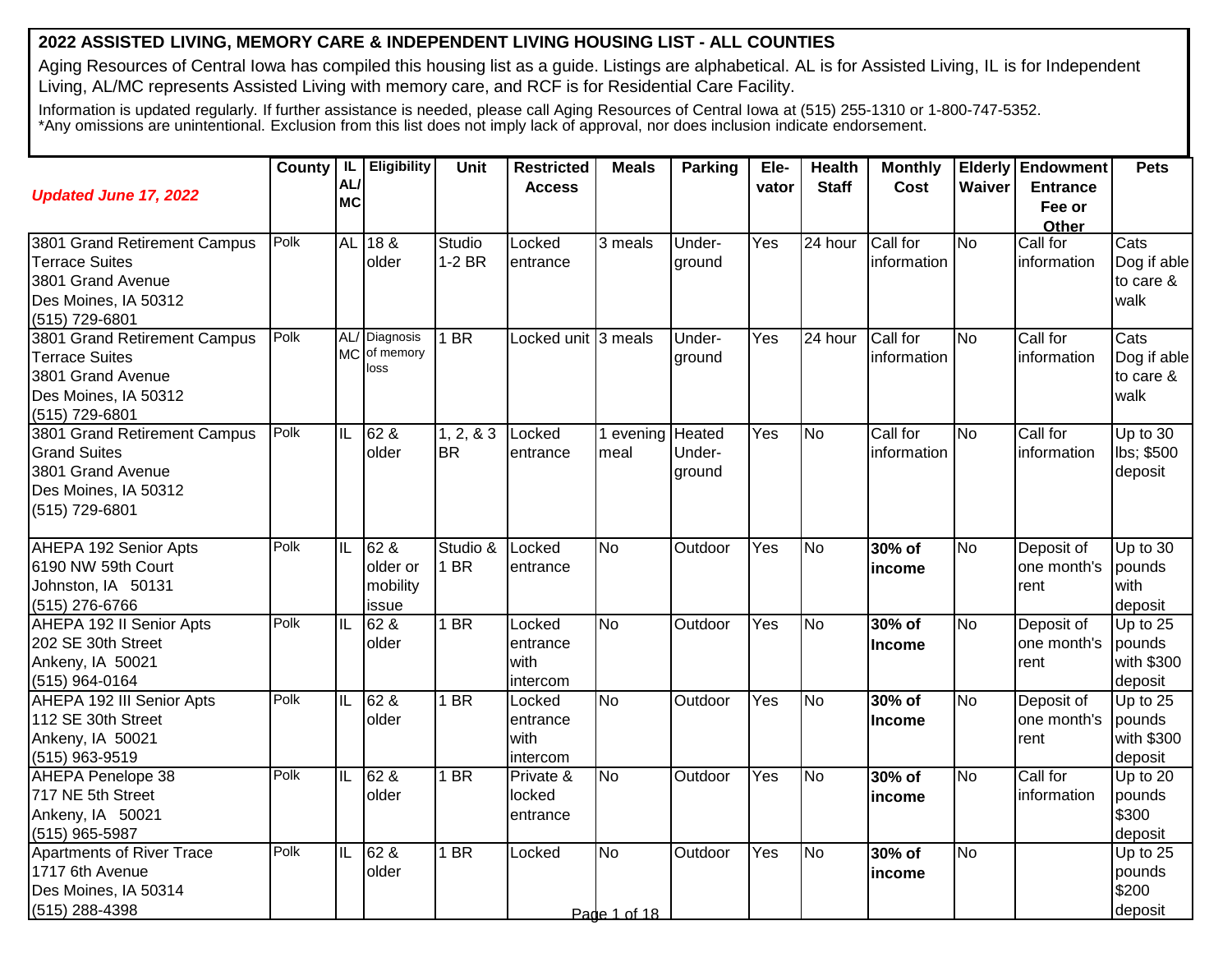| <b>Updated June 17, 2022</b>                                                                                      |      | AL/<br><b>MC</b> | County   IL   Eligibility             | Unit                | <b>Restricted</b><br><b>Access</b> | <b>Meals</b>   | <b>Parking</b>                        | Ele-<br>vator | <b>Health</b><br><b>Staff</b> | <b>Monthly</b><br>Cost                         | Waiver                 | <b>Elderly Endowment</b><br><b>Entrance</b><br>Fee or<br>Other | <b>Pets</b>                             |
|-------------------------------------------------------------------------------------------------------------------|------|------------------|---------------------------------------|---------------------|------------------------------------|----------------|---------------------------------------|---------------|-------------------------------|------------------------------------------------|------------------------|----------------------------------------------------------------|-----------------------------------------|
| <b>Arbor Heights at University</b><br>233 University Avenue<br>Des Moines, IA 50314<br>(515) 284-1280             | Polk |                  | AL 18 &<br>older                      | Studio              | Secured<br>entrance                | 3 meals        | Outdoor                               | Yes           | 24 hr                         | Call for<br>information                        | Yes                    | No deposit<br>required                                         | Yes.<br>Check<br>with<br>facility.      |
| Arbor Springs of West Des<br><b>Moines</b><br>7951 EP True Parkway<br>West Des Moines, IA 50266<br>(515) 223-1135 | Polk |                  | AL/ Diagnosis<br>MC of memory<br>loss | $1$ BR              | Locked unit 3 meals                |                | Outdoor                               | <b>No</b>     | 24 hour                       | Call for<br>information                        | No                     | Call for<br>information                                        | <b>No</b>                               |
| <b>Baker Creek Senior Living</b><br>4560 Hubbell Avenue Bldg A<br>Des Moines, IA 50317<br>$(515) 564 - 6563$      | Polk | IL               | 55 & older 2 BR<br>or<br>disabled     |                     | Secured<br>entrance                | <b>No</b>      | Outdoor                               | Yes           | No                            | <b>Based on</b><br>income/<br><b>Section 8</b> | No                     | Deposit of<br>one month's<br>rent                              | <b>No</b>                               |
| <b>Beaver and Adams</b><br>2929 Beaver Avenue<br>Des Moines, IA 50310<br>(515) 334-3345                           | Polk | IL               | 55 &<br>older                         | 1, 283<br><b>BR</b> | Secured<br>entrance                | <b>No</b>      | Outdoor & Yes<br>Garages              |               | <b>No</b>                     | Call for<br>information                        | <b>No</b>              | Deposit of<br>one month's<br>rent                              | <b>No</b>                               |
| Beaverdale Estates<br>4610 Douglas Avenue<br>Des Moines, IA 50310<br>$(515)$ 278-1715                             | Polk | IL               | 55 &<br>older                         | Studio,<br>1 & 2 BR | Secured<br>entrance                | 3 meals        | Off street                            | Yes           | No                            | Call for<br>information                        | No                     | Deposit of<br>one month's<br>rent                              | Yes with<br>\$25<br>monthly<br>fee      |
| <b>Bickford of Urbandale</b><br>5915 Sutton Place<br>Urbandale, IA 50322<br>(515) 419-8872                        | Polk |                  | AL/ Diagnosis<br>MC of memory<br>loss | 1 BR                | Locked<br>entrance                 | 3 meals        | Outdoor                               | <b>No</b>     | 24 hour                       | Call for<br>information                        | No                     | \$500 deposit Yes with<br>for waitlist                         | \$500<br>deposit                        |
| <b>Bickford of Urbandale</b><br>5915 Sutton Place<br>Urbandale, IA 50322<br>(515) 419-8872                        | Polk |                  | AL 18 &<br>older                      | Studio &<br>1 BR    | Secured<br>entrance                | 3 meals        | Outdoor                               | <b>No</b>     | 24 hour                       | Call for<br>information                        | No                     | \$500 deposit Yes with<br>for waitlist                         | \$500<br>deposit                        |
| <b>Bickford of West Des Moines</b><br>5050 Hawthorne Drive<br>West Des Moines, IA 50265<br>(515) 419-8872         | Polk |                  | AL/ Diagnosis<br>MC of memory<br>loss | $1$ BR              | Locked<br>entrance                 | 3 meals        | Outdoor                               | <b>No</b>     | 24 hour                       | Call for<br>information                        | No                     | Call for<br>information                                        | Yes                                     |
| <b>Bickford of West Des Moines</b><br>5050 Hawthorne Drive<br>West Des Moines, IA 50265<br>(515) 419-8872         | Polk |                  | AL 18 &<br>older                      | Studio &<br>1 BR    | Secured<br>entrance                | 3 meals        | Outdoor                               | <b>No</b>     | 24 hour                       | Call for<br>information                        | $\overline{\text{No}}$ | Call for<br>information                                        | Yes                                     |
| Brickstones at Riverbend<br>513 Forest Avenue<br>Des Moines, IA 50314<br>$(515) 564 - 6568$                       | Polk | IL               | 55 &<br>older                         | 2 BR                | Controlled<br>Access /<br>Intercom | N <sub>o</sub> | Outdoor,<br>off street<br>surface lot | Yes           | No                            | <b>Based on</b><br>income/<br><b>Section 8</b> | No                     | Security<br>Deposit is<br>equivalent to<br>one months<br>rent. | No pets<br>except<br>service<br>animals |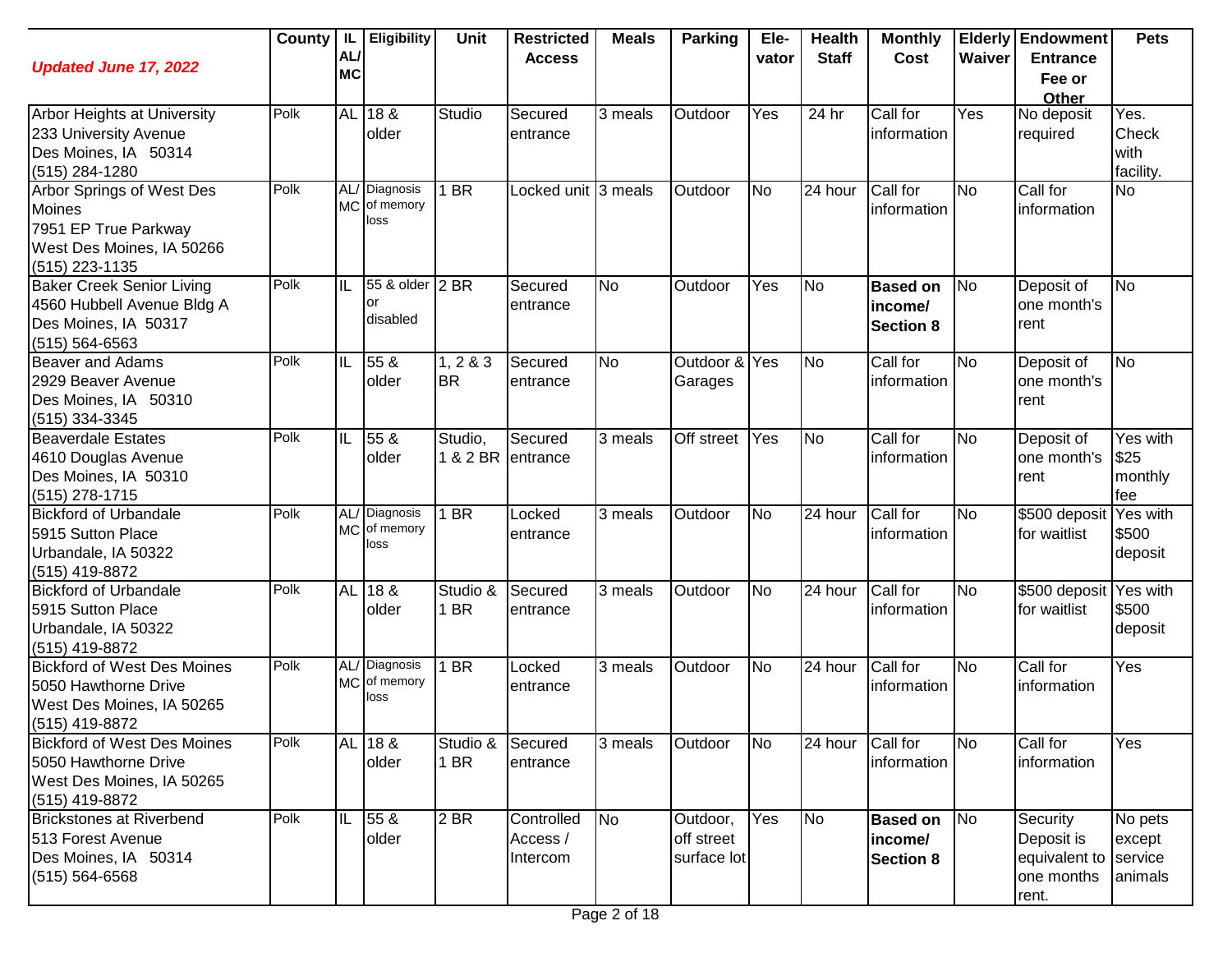| <b>Updated June 17, 2022</b>                                                                    |      | AL/<br><b>MC</b> | County   IL   Eligibility             | Unit             | <b>Restricted</b><br><b>Access</b>              | <b>Meals</b> | <b>Parking</b>                            | Ele-<br>vator | <b>Health</b><br><b>Staff</b> | <b>Monthly</b><br>Cost                         | Waiver    | <b>Elderly Endowment</b><br><b>Entrance</b><br>Fee or<br>Other | <b>Pets</b>                                                |
|-------------------------------------------------------------------------------------------------|------|------------------|---------------------------------------|------------------|-------------------------------------------------|--------------|-------------------------------------------|---------------|-------------------------------|------------------------------------------------|-----------|----------------------------------------------------------------|------------------------------------------------------------|
| <b>Bryn Mawr Apartments</b><br>511 29th Street<br>Des Moines, IA 50312<br>(515) 202-8342        | Polk | IL               | 18 &<br>older                         | Studio &<br>1 BR | Restricted                                      | <b>No</b>    | Outdoor                                   | <b>No</b>     | N <sub>o</sub>                | <b>Based on</b><br>income/<br><b>Section 8</b> | <b>No</b> | Security<br>deposit \$350                                      | 2 per unit<br>with \$350<br>deposit;<br>\$35<br>rent/month |
| Calvin Community<br>4210 Hickman Road<br>Des Moines, IA 50310<br>(515) 277-6141                 | Polk | IL               | 62 &<br>older                         | 1 & 2 BR         | 24 hour<br>locked<br>entrance                   | <b>No</b>    | Heated<br>garages                         | Yes           | No                            | Call for<br>information                        | <b>No</b> | Call for<br>information                                        | Ok in one<br>of two<br>bldgs.                              |
| <b>Calvin Community</b><br>4210 Hickman Road<br>Des Moines, IA 50310<br>(515) 277-6141          | Polk | <b>AL</b>        | 62 &<br>older                         | Studio &<br>1 BR | 24 hour<br>locked<br>entrance                   | 3 meals      | Garages                                   | Yes           | 24 hour                       | Call for<br>information                        | <b>No</b> | Call for<br>information                                        | <b>No</b>                                                  |
| <b>Calvin Community</b><br>4210 Hickman Road<br>Des Moines, IA 50310<br>$(515)$ 277-6141        | Polk |                  | AL/ Diagnosis<br>MC of memory<br>loss | Studio &<br>1 BR | Locked<br>entrance                              | 3 meals      | Garages                                   | Yes           | 24 hour                       | Call for<br>information                        | <b>No</b> | Call for<br>information                                        | <b>No</b>                                                  |
| Candleridge of Bondurant<br>513 Brick Street SE<br>Bondurant, IA 50035<br>(800) 383-5204        | Polk | IL               | 62 & older<br>or<br>disabled          | 1 BR             | Private<br>entrance                             | <b>No</b>    | Outdoor                                   | <b>No</b>     | N <sub>o</sub>                | <b>Based on</b><br>income/<br><b>Section 8</b> | <b>No</b> | Call for<br>information                                        | Up to 20 lbs<br>w \$200<br>deposit; svc<br>animal          |
| Candleridge of Runnells<br>608 Brown Street<br>Runnells, IA 50237<br>1-800-383-5204             | Polk | IL               | 62 & older<br>or<br>disabled          | 1 BR             | Private<br>entrance                             | <b>No</b>    | Outdoor                                   | <b>No</b>     | No                            | <b>Based on</b><br>income/<br><b>Section 8</b> | No        | \$200 deposit                                                  | Up to 20 lbs<br>w \$200<br>deposit; svc<br>animal          |
| Canterbury Heights Apartments<br>755 NE 56th St<br>Pleasant Hill, IA 50327<br>515) 262-7670     | Polk | IIL              | 55 & older                            | 1 & 2 BR         | Secured<br>entrance                             | <b>No</b>    | Under-<br>ground                          | Yes           | No                            | <b>Based on</b><br>income/<br><b>Section 8</b> | <b>No</b> | No                                                             | 1 cat with<br>\$200<br>deposit;<br>\$25/<br>month          |
| Canterbury Park Apartments<br>935 Sherrylynn Blvd.<br>Pleasant Hill, IA 50327<br>(515) 262-7670 | Polk | IL               | 55 & older                            | $1-2$ BR         | Yes,<br>Itenants are<br>given a fob<br>to enter | <b>No</b>    | Under-<br>ground<br>and<br>outdoor<br>lot | Yes           | N <sub>o</sub>                | <b>Based on</b><br>income/<br><b>Section 8</b> | No        | \$300 security Cat friendly;<br>deposit                        | service<br>animals                                         |
| Cedar Ridge Village<br>8950 Coachlight Drive<br>West Des Moines, IA 50266<br>(515) 369-2100     | Polk |                  | AL 55 & older 1 & 2 BR Key code       |                  |                                                 | Yes          | Outdoor                                   | Yes           | Yes                           | Call for<br>information                        | <b>No</b> | \$500<br>refundable<br>deposit for<br>wait list                | Up to $2$ ,<br>under 50<br>Ibs with<br>\$500 dep           |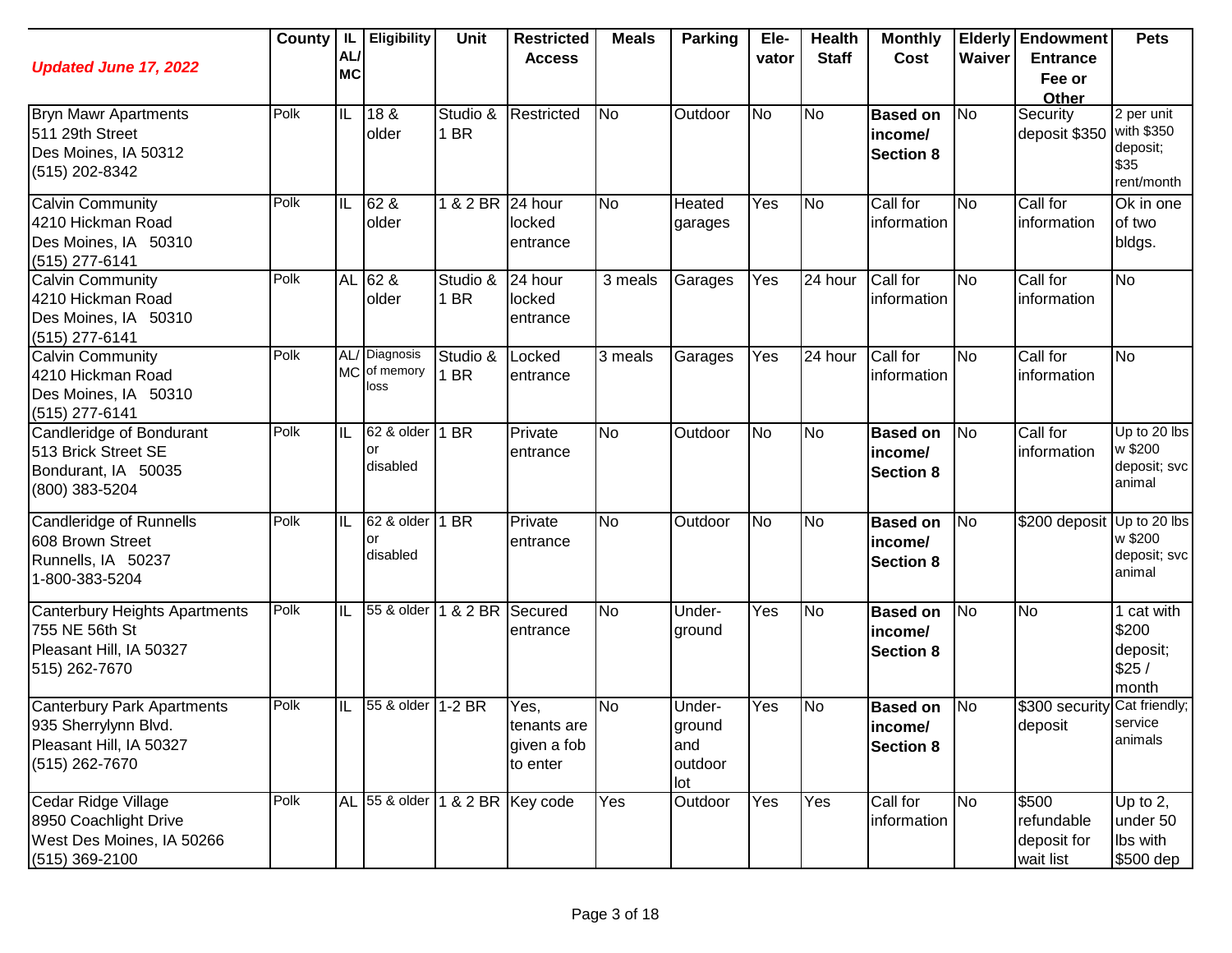| <b>Updated June 17, 2022</b>                                                                                                            |      | AL/                     | County   IL   Eligibility              | Unit             | <b>Restricted</b><br><b>Access</b>     | <b>Meals</b>         | <b>Parking</b>                         | Ele-<br>vator        | <b>Health</b><br><b>Staff</b> | <b>Monthly</b><br>Cost                         | Waiver                   | <b>Elderly Endowment</b><br><b>Entrance</b> | <b>Pets</b>                                           |
|-----------------------------------------------------------------------------------------------------------------------------------------|------|-------------------------|----------------------------------------|------------------|----------------------------------------|----------------------|----------------------------------------|----------------------|-------------------------------|------------------------------------------------|--------------------------|---------------------------------------------|-------------------------------------------------------|
|                                                                                                                                         |      | <b>MC</b>               |                                        |                  |                                        |                      |                                        |                      |                               |                                                |                          | Fee or<br>Other                             |                                                       |
| Cedar Ridge Village<br>8950 Coachlight Drive<br>West Des Moines, IA 50266                                                               | Polk | IL                      | 55 & older                             |                  | 1 & 2 BR Key code                      | <b>No</b>            | Under-<br>ground<br>\$80/              | Yes                  | <b>No</b>                     | Call for<br>information                        | <b>No</b>                | \$500<br>refundable<br>deposit for          | Up to 2,<br>under 50<br>Ibs with                      |
| (515) 369-2100<br><b>Chapel Ridge West Apartments</b><br>210 South 41st Street<br>West Des Moines, IA 50265<br>(844) 307-0258           | Polk | $\overline{\mathbb{L}}$ | 18 &<br>older                          | 1,2,3 BR None    |                                        | <b>No</b>            | month<br>Outdoor                       | <b>No</b><br>3 story | <b>No</b>                     | <b>Based on</b><br>income/<br><b>Section 8</b> | N <sub>o</sub>           | wait list<br>\$300 deposit Cats* or         | \$500 dep<br>service<br>animal;<br>*\$250+<br>\$25/mo |
| Christ the King Senior Housing<br>5601 SW 9th<br>Des Moines, IA 50315<br>(515) 528-8074                                                 | Polk | IL                      | 55 & older 1, 2, 3 &<br>or<br>disabled | 4 BR             | 24 hour<br>locked                      | <b>No</b>            | Outdoor                                | Yes                  | <b>No</b>                     | Call for<br>information                        | No                       | Deposit of<br>one month's<br>rent           | <b>No</b>                                             |
| <b>Clover Ridge Apartments</b><br>858 8th Street SE<br>Altoona, IA 50009<br>(515) 999-9160                                              | Polk | IL                      | 62 & older<br>or<br>disabled           | 1 & 2 BR None    |                                        | <b>No</b>            | Outdoor & No<br>Off street             |                      | <b>No</b>                     | <b>Based on</b><br>income                      | <b>No</b>                | 3450.00<br>deposit                          | 1 cat or<br>dog < 20<br>\$50<br>deposit               |
| <b>Corinthian Gardens</b><br>1011 University Avenue<br>Des Moines, IA 50314<br>(515) 280-3531                                           | Polk | IL                      | 62 & older<br>or mobility<br>issue     | 1 BR             | Locked<br>entrance<br>with<br>intercom | <b>No</b>            | Outdoor & Yes<br>Off street            |                      | <b>No</b>                     | 30% of<br>income                               | <b>No</b>                | Deposit of<br>one month's<br>rent           | Up to 20<br>pounds<br>\$300<br>deposit                |
| Cornerstone Commons<br>6365 Merle Hay Road<br>Johnston, IA 50131<br>(515) 278-1443                                                      | Polk | IL                      | 62 &<br>older                          | 1 & 2BR          | Locked<br>entrance<br>with<br>intercom | <b>No</b>            | Outdoor                                | Yes                  | <b>No</b>                     | Call for<br>information                        | No                       | \$500.00<br>deposit                         | Up to 25<br>pounds                                    |
| Cottages of Pleasant Hill<br>555 N Walnut Boulevard<br>Pleasant Hill, IA 50327<br>(515) 262-8754                                        | Polk | IL                      | 55 &<br>older                          | 1 & 2 BR Private | entrance                               | <b>No</b>            | Outdoor,<br>Garages<br>& Off<br>street | No                   | <b>No</b>                     | \$810-915                                      | No                       | Call for<br>information                     | Up to $25$<br>pounds<br>with \$250<br>deposit         |
| Courtyard Estates at Cedar Pointe Polk<br><b>Memory Care</b><br>6132 Northeast 12th Avenue<br>Pleasant Hill, IA 50327<br>(515) 285-9108 |      |                         | AL/ Diagnosis<br>MC of memory<br>loss  | 1 & 2 BR Memory  | care unit<br>always<br>locked          | $\overline{3}$ meals | Outdoor                                | No                   | $\overline{24}$ hour          | Call for<br>information Call for               | Yes-<br>informa-<br>tion | Call for<br>information                     | Yes                                                   |
| Courtyard Estates at Hawthorne<br><b>Crossing Memory Care</b><br>601 Hawthorne Crossing Dr SE<br>Bondurant, IA 50035<br>(515) 957-8399  | Polk |                         | AL/ Diagnosis<br>MC of memory<br>loss  | 1 & 2 BR 24 hour | security                               | 3 meals              | Outdoor                                | <b>No</b>            | 24 hour                       | Call for<br>information Call for               | Yes-<br>informa-<br>tion | Call for<br>information                     | Yes                                                   |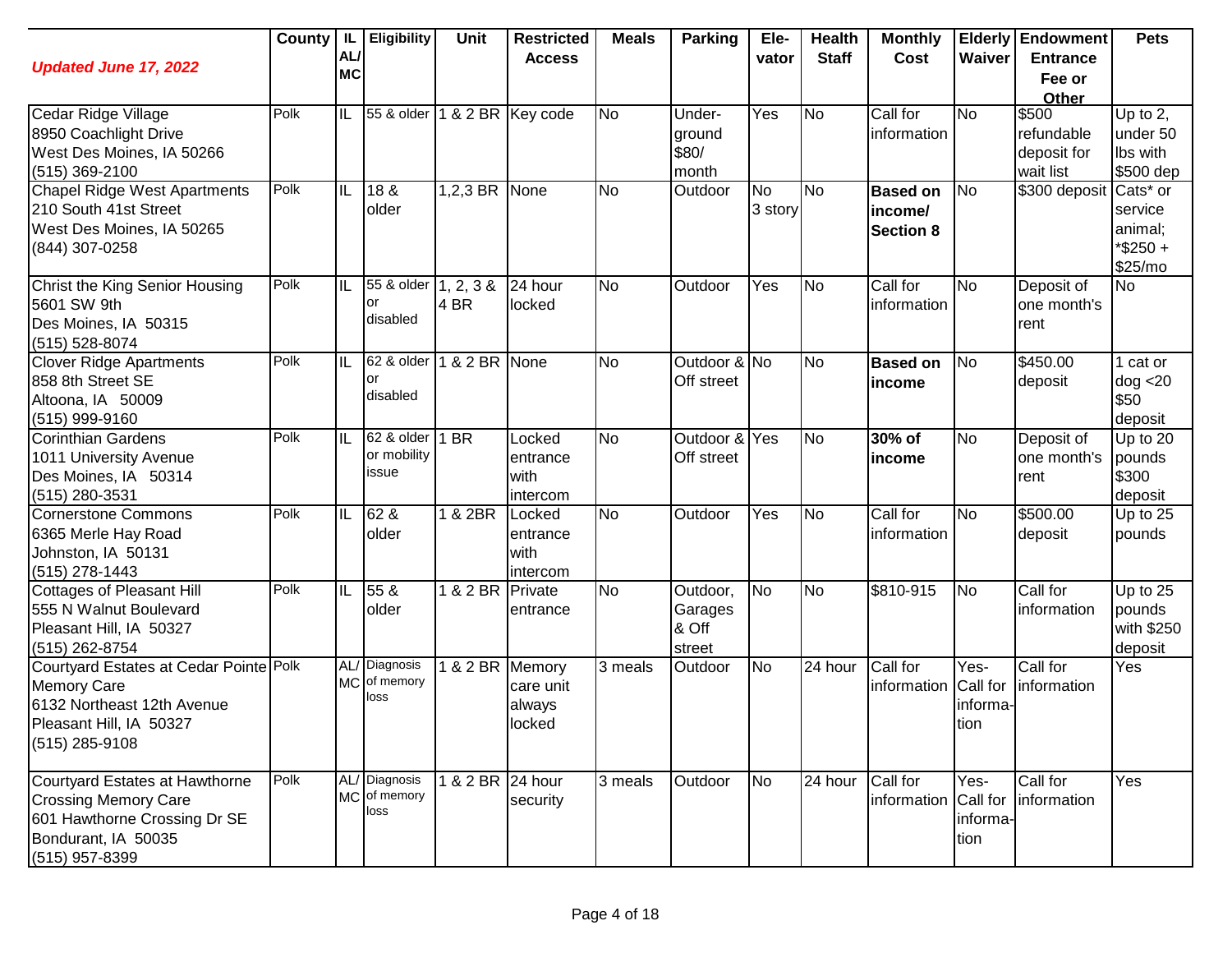| <b>Updated June 17, 2022</b>                                                                                        | County | AL/<br><b>MC</b> | IL   Eligibility                      | Unit                                | <b>Restricted</b><br><b>Access</b>            | <b>Meals</b>                                        | <b>Parking</b>                                   | Ele-<br>vator | <b>Health</b><br><b>Staff</b> | <b>Monthly</b><br>Cost                         | Waiver                   | <b>Elderly Endowment</b><br><b>Entrance</b><br>Fee or<br>Other | <b>Pets</b>                                                          |
|---------------------------------------------------------------------------------------------------------------------|--------|------------------|---------------------------------------|-------------------------------------|-----------------------------------------------|-----------------------------------------------------|--------------------------------------------------|---------------|-------------------------------|------------------------------------------------|--------------------------|----------------------------------------------------------------|----------------------------------------------------------------------|
| Courtyard Estates at Hawthorne<br>Crossing<br>601 Hawthorne Crossing Dr SE<br>Bondurant, IA 50035<br>(515) 957-8399 | Polk   |                  | AL 55 &<br>older                      | 1 & 2 BR                            | 24 hour<br>security                           | 3 meals                                             | Outdoor                                          | <b>No</b>     | 24 hour                       | Call for<br>information Call for               | Yes-<br>informa-<br>tion | Call for<br>information                                        | Yes                                                                  |
| <b>Crestview Terrace</b><br>916 Ashworth Road<br>West Des Moines, IA 50265<br>(515) 223-0029                        | Polk   | IIL              | 55 & older<br>or<br>disabled          | 1 & 2 BR<br>Accessible              | Controlled<br>access<br>entry                 | No                                                  | Outdoor                                          | Yes           | <b>No</b>                     | <b>Based on</b><br>income/<br><b>Section 8</b> | No                       | Deposit of<br>1/2 month's<br>rent                              | Up to 20<br>pounds<br>\$200<br>deposit                               |
| <b>Crosswinds Apartments</b><br>1646 Hull Avenue East<br>Des Moines, IA 50313<br>$(515)$ 265-5503                   | Polk   | IIL              | 18 &<br>older                         | 1, 2, 3 BR Locked                   | entrances                                     | <b>No</b>                                           | Outdoor                                          | <b>No</b>     | N <sub>o</sub>                | <b>Based on</b><br>income/<br><b>Section 8</b> | <b>No</b>                | Security<br>deposit                                            | 2 pets;<br>breed &<br>weight;<br>\$150 fee+                          |
| <b>Deerfield Retirement Community</b><br>13731 Hickman Road<br>Urbandale, IA 50323<br>(515) 331-6900                | Polk   | IL               | 55 &<br>older                         | 1 & 2 BR                            | 24 hour<br>security, &<br>private<br>entrance | 1 meal $\overline{\mathbf{g}}$<br>comp<br>breakfast | Under-<br>ground &<br>Garages with<br>Town-homes | Yes           | N <sub>o</sub>                | Call for<br>information                        | <b>No</b>                | Call for<br>information                                        | Yes                                                                  |
| <b>Deerfield Retirement Community</b><br>13731 Hickman Road<br>Urbandale, IA 50323<br>(515) 331-6900                | Polk   |                  | AL 55 &<br>older                      | 1, 2 BR & 24 hour<br>Town-<br>homes | security                                      | 3 meals                                             | Outdoor                                          | Yes           | 24 hour                       | Call for<br>information                        | <b>No</b>                | Call for<br>information                                        | Yes                                                                  |
| Deer Ridge Apartments<br>6011 SW Creston Avenue<br>Des Moines, IA 50321<br>(515) 244-8222                           | Polk   | IL               | 18 &<br>older                         | 1, 2, 3<br><b>BR</b>                | Monitoring<br>cameras                         | <b>No</b>                                           | Off street<br>parking                            | <b>No</b>     | <b>No</b>                     | <b>Based on</b><br>income/<br><b>Section 8</b> | <b>No</b>                | \$300-500<br>deposit                                           | Cats <sup>*</sup> or<br>service<br>animal;<br>$*$ \$250 +<br>\$25/mo |
| <b>East View Manor</b><br>3700 E 31st Street<br>Des Moines, IA 50317<br>$(515)$ 323-8950                            | Polk   | IL               | 62 &<br>older                         | 1 & 2 BR Locked                     | entrance                                      | <b>No</b>                                           | Outdoor & No<br>Off street                       |               | <b>No</b>                     | 30% of<br>income                               | No                       | Call for<br>information                                        | Up to $30$<br>pounds<br>\$200<br>deposit                             |
| Edencrest at Beaverdale<br>3410 Beaver Avenue<br>Des Moines, IA 50310<br>$(515)$ 777-5105                           | Polk   | IL               | 18 &<br>older                         | 2 BR                                | Secured<br>Entrance                           | Call for<br>informa-<br>tion                        | Outdoor                                          | Yes           | 24 hour                       | Call for<br>information                        | No                       | \$200 deposit Yes                                              |                                                                      |
| Edencrest at Beaverdale<br>3410 Beaver Avenue<br>Des Moines, IA 50310<br>(515) 777-5105                             | Polk   |                  | AL/ Diagnosis<br>MC of memory<br>loss | <b>Studios</b><br>1 & 2 Br          | Locked<br>Entrance                            | 3 meals                                             | Outdoor                                          | Yes           | 24 hour                       | Call for<br>information   informa-             | tion                     | Call for \$200 deposit Yes                                     |                                                                      |
| Edencrest at Beaverdale<br>3410 Beaver Avenue<br>Des Moines, IA 50310<br>$(515)$ 777-5105                           | Polk   |                  | AL 18 &<br>older                      | <b>Studios</b>                      | Secured<br>Entrance                           | 3 meals                                             | Outdoor                                          | Yes           | 24 hour                       | Call for<br>information informa-               | tion                     | Call for \$200 deposit Yes                                     |                                                                      |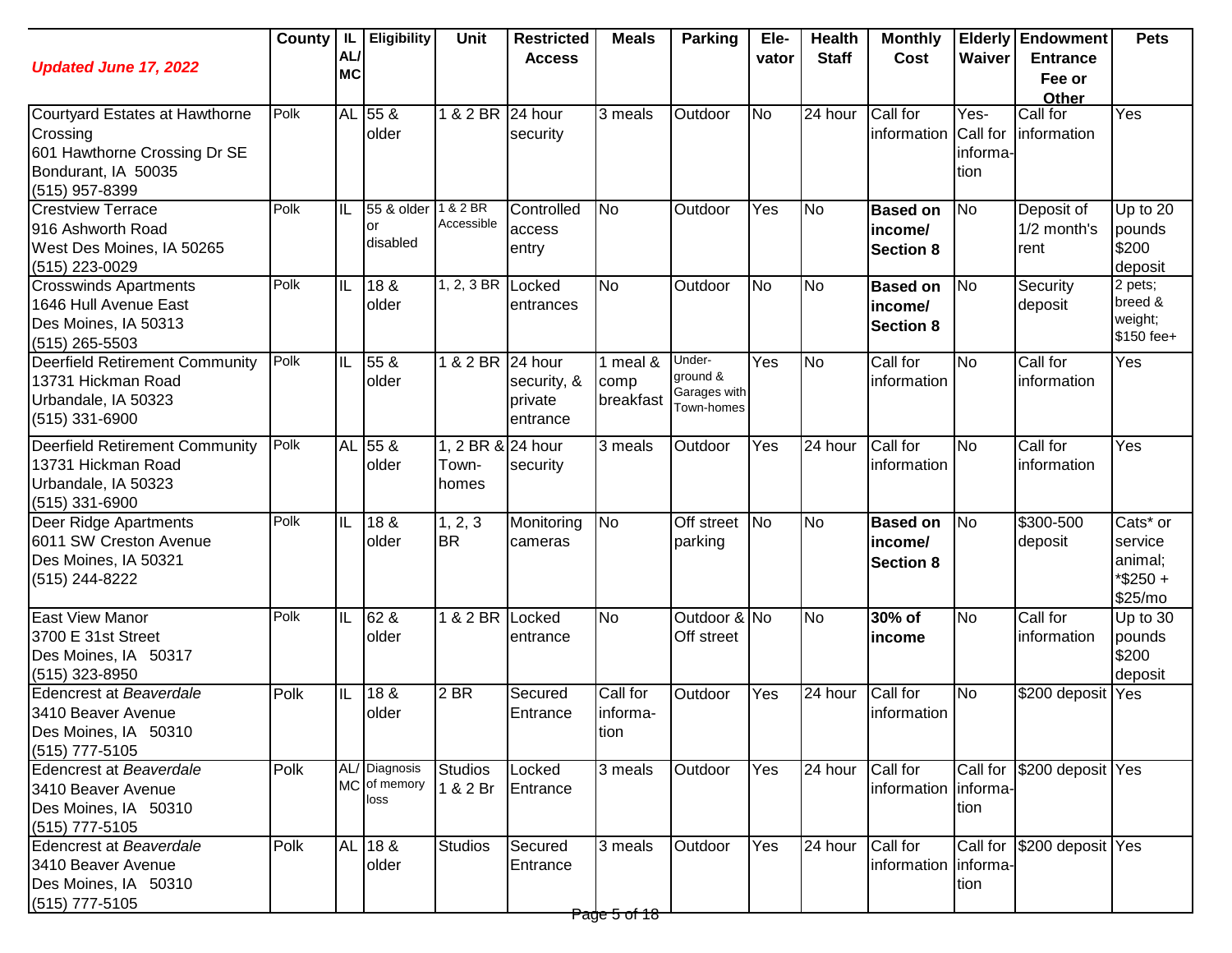| <b>Updated June 17, 2022</b>                                                                      | County | -lL<br><b>AL</b><br><b>MC</b> | <b>Eligibility</b>                    | <b>Unit</b>                | <b>Restricted</b><br><b>Access</b> | <b>Meals</b>                  | <b>Parking</b>                | Ele-<br>vator        | <b>Health</b><br><b>Staff</b> | <b>Monthly</b><br>Cost        | Waiver                    | <b>Elderly Endowment</b><br><b>Entrance</b><br>Fee or<br>Other | <b>Pets</b>                           |
|---------------------------------------------------------------------------------------------------|--------|-------------------------------|---------------------------------------|----------------------------|------------------------------------|-------------------------------|-------------------------------|----------------------|-------------------------------|-------------------------------|---------------------------|----------------------------------------------------------------|---------------------------------------|
| Edencrest at Green Meadows<br>6750 Corporate Drive<br>Johnston, IA 50131<br>(515) 207-1984        | Polk   | IL                            | 18 &<br>older                         | Studio,                    | Secured<br>1 & 2 BR entrance       | Meals<br>available            | Garages                       | Yes                  | Available                     | Call for<br>information       | <b>No</b>                 | Call for<br>information                                        | Up to $35$<br>pounds                  |
| <b>Edencrest at Green Meadows</b><br>6750 Corporate Drive<br>Johnston, IA 50131<br>(515) 207-1984 | Polk   |                               | AL/ Diagnosis<br>MC of memory<br>loss | <b>Studios</b><br>1 & 2 BR | Secured<br>entrance                | 3 meals                       | Outdoor                       | Yes                  | Yes                           | Call for<br>information       | <b>No</b>                 | Call for<br>information                                        | Up to 35<br>pounds                    |
| <b>Edencrest at Green Meadows</b><br>6750 Corporate Drive<br>Johnston, IA 50131<br>(515) 207-1984 | Polk   |                               | AL 18 &<br>older                      | Studio,                    | Secured<br>1 & 2 BR entrance       | 3 meals                       | Outdoor                       | Yes                  | Yes                           | Call for<br>information       | <b>No</b>                 | Call for<br>information                                        | up to 35<br>pounds                    |
| <b>Edencrest at Riverwoods</b><br>2210 E Park Avenue<br>Des Moines, IA 50320<br>$(515)288 - 4040$ | Polk   |                               | AL 18 &<br>older                      | Studio,<br>1 & 2 BR        | Secured<br>entrance                | 3 meals                       | Valet &<br>Outdoor<br>parking | <b>No</b>            | Yes                           | Call for<br>information       | Call for Call for<br>tion | informa-information                                            | Up to 40<br>pounds<br>with<br>deposit |
| Edencrest at Riverwoods<br>2210 E Park Avenue<br>Des Moines, IA 50320<br>(515) 288-4040           | Polk   |                               | AL/ Diagnosis<br>MC of memory<br>loss | 1 & 2 BR 24 hour           | security<br>locked<br>entrance     | 3 meals                       | Valet &<br>Outdoor<br>parking | No                   | Yes                           | Call for<br>information       | Call for Call for<br>tion | informa-linformation                                           | Up to 40<br>pounds<br>with<br>deposit |
| Edencrest at Siena Hills<br>455 SW Ankeny Road<br>Ankeny, IA 50023<br>(515) 776-6325              | Polk   | <b>AL</b>                     | $55\ \&$<br>older                     | 1 & 2 BR                   | Secured<br>entrance                | 3 meals                       | outdoor                       | No                   | $\overline{2}4$ hour          | Call for<br>information       | <b>No</b>                 | \$200 deposit                                                  | Up to 40<br>pounds                    |
| <b>Edencrest at Siena Hills</b><br>455 SW Ankeny Road<br>Ankeny, IA 50023<br>(515) 776-6325       | Polk   |                               | AL/ Diagnosis<br>MC of memory<br>loss | <b>Studios</b>             | Locked<br>entrance                 | 3 meals                       | Outdoor                       | <b>No</b>            | 24 hour                       | Call for<br>information       | <b>No</b>                 | \$200 deposit No                                               |                                       |
| Edencrest at the Tuscany<br>1600 8th Street SE<br>Altoona, IA 50009<br>$(515)$ 650-1058           | Polk   | IIL                           | 55 &<br>older                         | $1-2$ BR                   | Restricted                         | 1 plus<br>others<br>available | Garages                       | Yes                  | Available<br>$+ER$<br>pendant | Call for<br>information vears | After 2                   | Call for<br>information                                        | Yes with<br>some<br>restrictions      |
| Edencrest at the Tuscany<br>1600 8th Street SE<br>Altoona, IA 50009<br>$(515)$ 650-1058           | Polk   |                               | AL 55 &<br>older                      | Studio,<br>1 BR            | Restricted                         | Yes                           | Garages<br>las<br>available   | Single 24/7<br>level |                               | Call for<br>information years | After 2 Call for          | information                                                    | Yes with<br>some<br>restrictions      |
| Edencrest at the Tuscany<br>1600 8th Street SE<br>Altoona, IA 50009<br>$(515)$ 650-1058           | Polk   |                               | MC 55 &<br>older                      | Studio                     | Restricted                         | Yes                           | Garages<br>or outdoor level   | Single 24/7          |                               | Call for<br>information years | After 2                   | Call for<br>information                                        | Case by<br>case                       |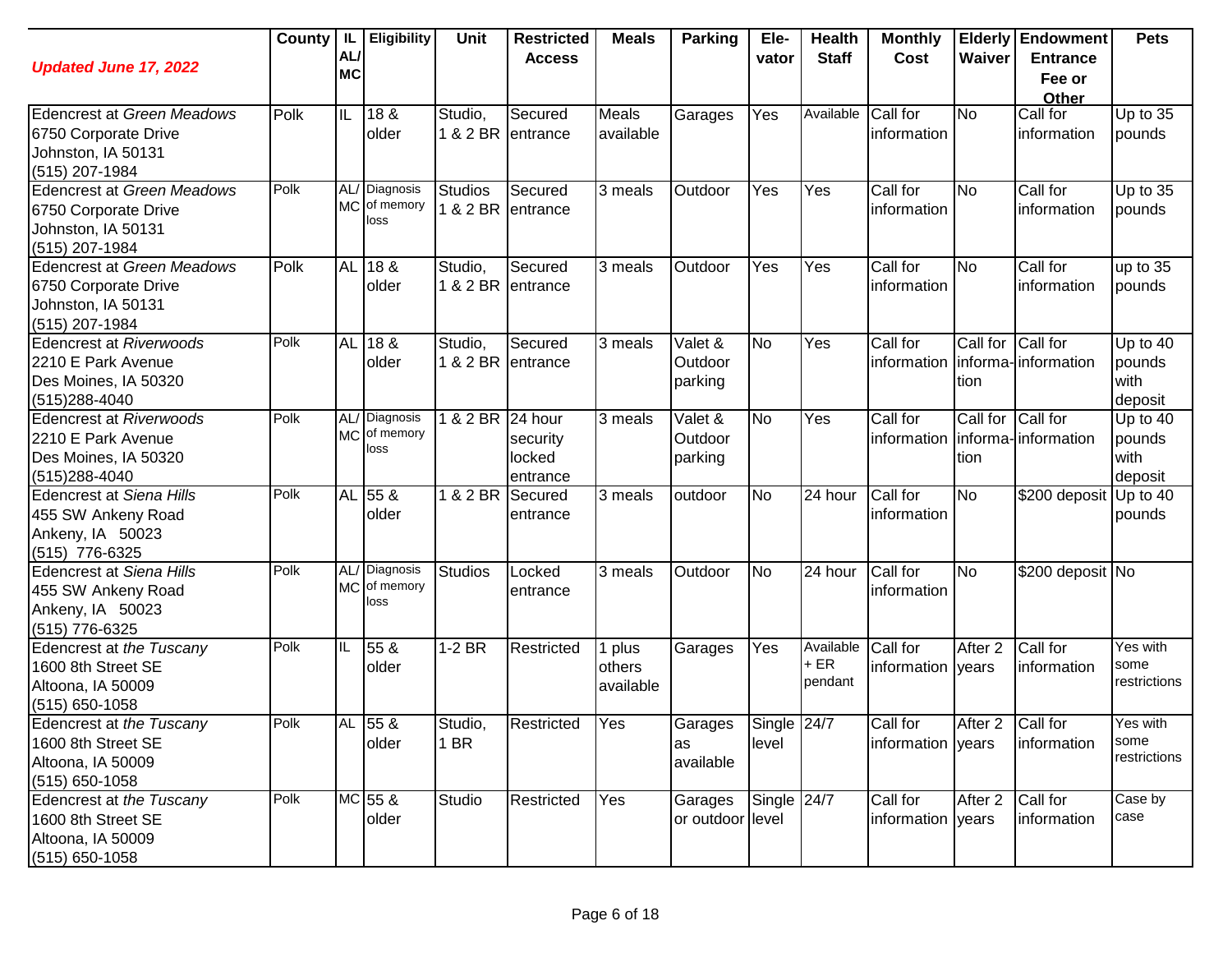| <b>Updated June 17, 2022</b>                                                                                                | County | IL<br>AL/<br><b>MC</b> | <b>Eligibility</b>                                        | <b>Unit</b>                  | <b>Restricted</b><br><b>Access</b>        | <b>Meals</b>                     | <b>Parking</b>         | Ele-<br>vator | <b>Health</b><br><b>Staff</b> | <b>Monthly</b><br>Cost                         | Waiver    | <b>Elderly Endowment</b><br><b>Entrance</b><br>Fee or<br>Other | <b>Pets</b>                              |
|-----------------------------------------------------------------------------------------------------------------------------|--------|------------------------|-----------------------------------------------------------|------------------------------|-------------------------------------------|----------------------------------|------------------------|---------------|-------------------------------|------------------------------------------------|-----------|----------------------------------------------------------------|------------------------------------------|
| Elite Lodge of Ashworth<br>909 Ashworth Road<br>West Des Moines, IA 50265<br>(515) 224-4824                                 | Polk   | IL                     | 55 &<br>older                                             | 1 BR                         | 24 hour<br>security<br>locked<br>entrance | 2 meals<br>(choose 1<br>per day) | Under-<br>ground       | Yes           | Yes                           | Call for<br>information                        | <b>No</b> | Call for<br>information                                        | Up to 30<br>pounds                       |
| <b>Elkhart Park Center</b><br>401 S Grant Street<br>Elkhart, IA 50073<br>(515) 999-9160                                     | Polk   | IL                     | 62 & older<br>or<br>disabled                              | 1 <sub>BR</sub>              | None                                      | <b>No</b>                        | Outdoor<br>parking lot | <b>No</b>     | <b>No</b>                     | <b>Based on</b><br>income                      | No        | \$450 deposit Up to 20                                         | pounds<br>\$50<br>deposit                |
| Elsie Mason Manor<br>430 Grand Avenue<br>Des Moines, IA 50309<br>(515) 243-8759                                             | Polk   | IL                     | 62 & older<br>or<br>accessible<br>unit needed             | 1 BR                         | 24 hour<br>security<br>locked<br>entrance | <b>No</b>                        | City<br>Garage         | Yes           | No                            | 30% of<br>income                               | <b>No</b> | Deposit of<br>one month's<br>rent                              | Up to $20$<br>pounds                     |
| Fairmeadows Village<br>2625 Vine Street<br>West Des Moines, IA 50265<br>(515) 222-4469                                      | Polk   | IL                     | 50 &<br>older                                             | 1 & 2 BR                     | Controlled<br>access                      | <b>No</b>                        | Off street<br>Garages  | Not<br>needed | <b>No</b>                     | Call for<br>information                        | No        | Deposit of<br>one month's<br>rent                              | Deposit of<br>\$500 cats;<br>\$300 dogs  |
| <b>Forest Ave Townhomes</b><br>1417 Forest Ave<br>Des Moines, IA 50314<br>(515) 223-0029                                    | Polk   | IL                     | $62+$ or<br>disabled                                      | 1 & 2 BR Locked              | entrance<br>with<br>intercom              | <b>No</b>                        | Off street No          |               | N <sub>o</sub>                | <b>Based on</b><br>income/<br><b>Section 8</b> | No        | Deposit of<br>1/2 month's<br>rent                              | Up to 20<br>pounds<br>\$200<br>deposit   |
| Fort Des Moines Senior Housing<br>505 Army Post Road<br>Des Moines, IA 50315<br>$(515)$ 285-8505                            | Polk   | IL                     | 55 &<br>older                                             | 1 & 2 BR 24 hour             | security                                  | <b>No</b>                        | Outdoor                | Yes           | <b>No</b>                     | <b>Based on</b><br>income/<br><b>Section 8</b> | No        | Deposit of<br>one month<br>rent                                | Service<br>animals<br>only               |
| Frank W. Smith Retirement<br>Center<br>2100 Beaver Avenue<br>Des Moines, IA 50310<br>(515) 277-9621                         | Polk   | IL                     | 62 &<br>older                                             | $1$ BR                       | Locked<br>entrance<br>with<br>intercom    | $\overline{N}$                   | Off street             | Yes           | <b>No</b>                     | 30% of<br>income                               | <b>No</b> | Call for<br>information                                        | Up to $20$<br>pounds<br>\$300<br>deposit |
| <b>Franklin Field Senior Housing</b><br>5250 Franklin Avenue<br>Des Moines, IA 50312<br>(515) 822-4750                      | Polk   | IL                     | $\overline{55}$ &<br>older                                | $1-2$ BR                     | Secured<br>entrance                       | No                               | Outdoor                | Yes           | <b>No</b>                     | <b>Based on</b><br>income/<br><b>Section 8</b> | <b>No</b> | Call for<br>information                                        | Up to 35<br>pounds<br>\$200<br>deposit   |
| <b>Glen Oaks Alzheimers Special</b><br><b>Care Center</b><br>8525 Urbandale Avenue<br>Urbandale, IA 50322<br>(515) 612-7536 | Polk   | <b>RC</b><br><b>AL</b> | Diagnosis<br>of memory<br>loss,<br>dementia,<br>Alzheimer | Private or Secured<br>shared | entrance                                  | 3 meals<br>& snacks              | Outdoor                | <b>No</b>     | 24 hour                       | Starting at<br>\$4,000                         | <b>No</b> | \$2,000 one<br>time fee                                        | Limited.<br>Call for info.               |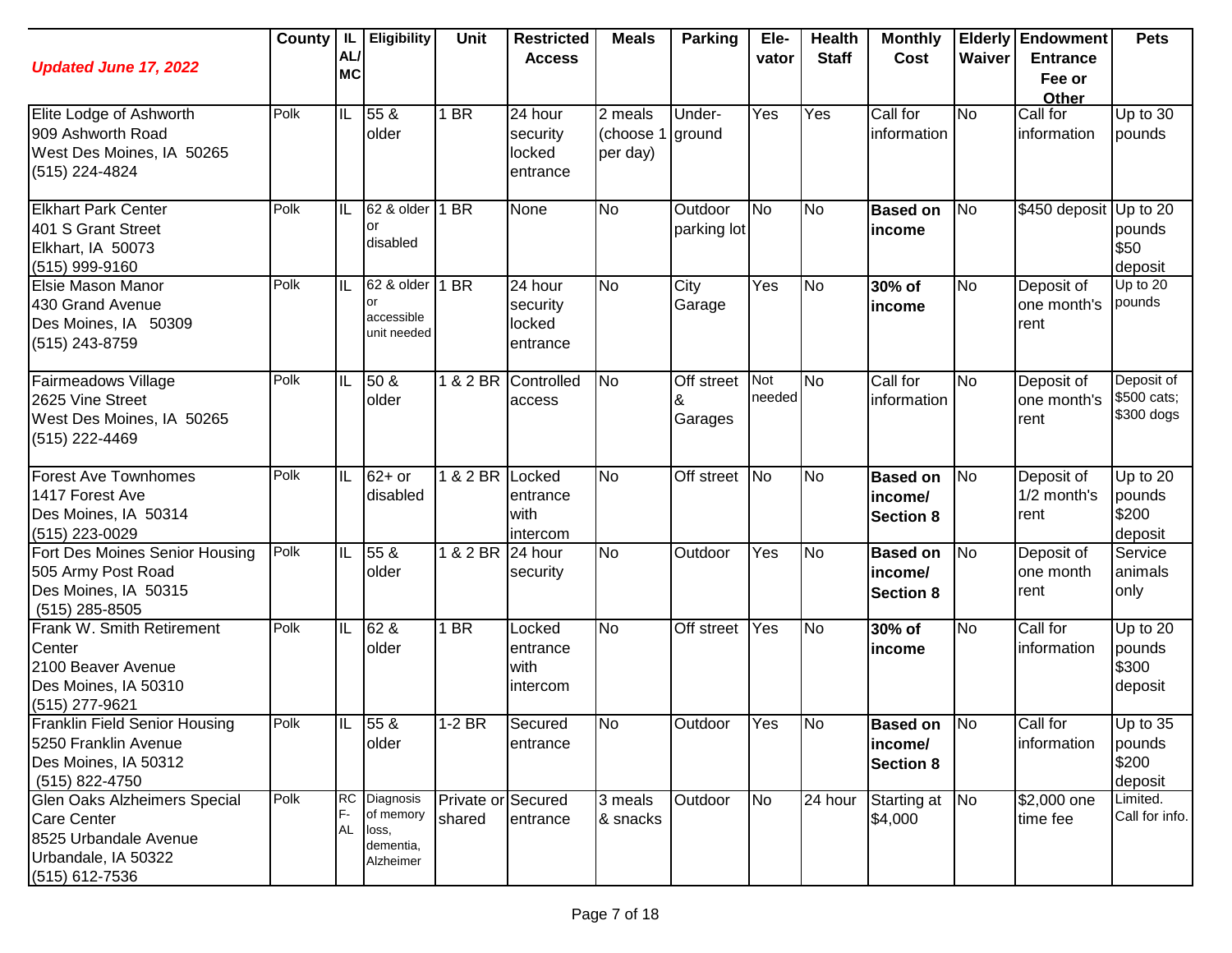| <b>Updated June 17, 2022</b>     | County | IL<br>AL/<br><b>MC</b> | Eligibility     | Unit            | <b>Restricted</b><br><b>Access</b> | <b>Meals</b> | <b>Parking</b> | Ele-<br>vator    | <b>Health</b><br><b>Staff</b> | <b>Monthly</b><br>Cost | Waiver         | <b>Elderly Endowment</b><br><b>Entrance</b><br>Fee or | <b>Pets</b>            |
|----------------------------------|--------|------------------------|-----------------|-----------------|------------------------------------|--------------|----------------|------------------|-------------------------------|------------------------|----------------|-------------------------------------------------------|------------------------|
|                                  |        |                        |                 |                 |                                    |              |                |                  |                               |                        |                | <b>Other</b>                                          |                        |
| Greenway of Altoona II           | Polk   | IL                     | 18 &            | 2 <sub>BR</sub> | Private                            | <b>No</b>    | Outdoor        | No               | <b>No</b>                     | 30% of                 | <b>No</b>      | Security                                              | Pet                    |
| 1030 Greenway Court              |        |                        | older           | apts &          | entrances                          |              |                |                  |                               | income                 |                | deposit                                               | friendly               |
| Altoona, IA 50009                |        |                        |                 | 3BR             |                                    |              |                |                  |                               |                        |                |                                                       |                        |
| (515) 967-2252                   |        |                        |                 | twnhms          |                                    |              |                |                  |                               |                        |                |                                                       |                        |
| <b>Grimes Crossing Senior</b>    | Polk   | IL                     | 55 &            | 1&2 BR          | Locked                             | <b>No</b>    | Outdoor        | $\overline{Yes}$ | <b>No</b>                     | <b>Based on</b>        | No             | \$300 deposit                                         | Up to 35#,             |
| Apartments                       |        |                        | older           |                 | entrance                           |              |                |                  |                               | income/                |                |                                                       | \$200                  |
| 801 SE Gateway Drive             |        |                        |                 |                 | with                               |              |                |                  |                               | <b>Section 8</b>       |                |                                                       | deposit                |
| Grimes, IA 50111                 |        |                        |                 |                 | intercom                           |              |                |                  |                               |                        |                |                                                       |                        |
| (515) 822-4750                   |        |                        |                 |                 |                                    |              |                |                  |                               |                        |                |                                                       |                        |
| <b>Grimes Park Apartments</b>    | Polk   | IL                     | 55 &            | 1&2 BR          | Locks on                           | <b>No</b>    | Outdoor        | <b>No</b>        | <b>No</b>                     | <b>Based on</b>        | <b>No</b>      | Call for                                              | No pets                |
| 240 South James Street           |        |                        | older           |                 | apartment                          |              |                |                  |                               | income                 |                | information                                           |                        |
| Grimes, IA 50111                 |        |                        |                 |                 | doors                              |              |                |                  |                               |                        |                |                                                       |                        |
| (877) 635-6180                   |        |                        |                 |                 |                                    |              |                |                  |                               |                        |                |                                                       |                        |
| <b>Harrington Studios</b>        | Polk   | IL                     | 18 &            | Studios         | Limited                            | <b>No</b>    | Off street     | $\overline{N}$   | <b>No</b>                     | <b>Based on</b>        | <b>No</b>      | \$300-600                                             | Cats <sup>*</sup> or   |
| 677 16th Street                  |        |                        | older           |                 | access                             |              | parking        |                  |                               | income/                |                | deposit                                               | service                |
| Des Moines, IA 50314             |        |                        |                 |                 |                                    |              |                |                  |                               | <b>Section 8</b>       |                |                                                       | animal;                |
| (515) 277-2497                   |        |                        |                 |                 |                                    |              |                |                  |                               |                        |                |                                                       | $*$ \$250 +<br>\$25/mo |
| <b>Hickory Grove Apartments</b>  | Polk   | IL                     | 62 &            | Studio &        |                                    | <b>No</b>    | Outdoor        | <b>No</b>        | <b>No</b>                     | Call for               | No             | \$200 dep 1B                                          | \$200 dep;             |
| 4010 East 42nd Street            |        |                        | older;          | 1 BR            |                                    |              |                |                  |                               | informaton             |                | \$300 dep 2B                                          | \$25 pet               |
| Des Moines, IA 50317             |        |                        | disabled        |                 |                                    |              |                |                  |                               |                        |                | \$400 dep 3B                                          | rent                   |
| (800) 383-5204                   |        |                        |                 |                 |                                    |              |                |                  |                               |                        |                |                                                       |                        |
| <b>Highland Park Plaza</b>       | Polk   | IL                     | 62 &            | 1, 2, 3         | Locked                             | <b>No</b>    | Outdoor & Yes  |                  | <b>No</b>                     | 30% of                 | No             | Call for                                              | Up to $30$             |
| 3717 6th Avenue                  |        |                        | older           | <b>BR</b>       | entrance                           |              | Off street     |                  |                               | income                 |                | information                                           | pounds                 |
| Des Moines, IA 50313             |        |                        |                 |                 |                                    |              |                |                  |                               |                        |                |                                                       | \$200                  |
| (515) 323-8950                   |        |                        |                 |                 |                                    |              |                |                  |                               |                        |                |                                                       | deposit                |
| <b>Hilltop Senior Apartments</b> | Polk   | IL                     | 55 <sub>8</sub> | $1-2$ BR        | Controlled                         | <b>No</b>    | Under-         | Yes              | <b>No</b>                     | <b>Based on</b>        | N <sub>o</sub> | $$25$ app                                             | Cats* or               |
| 3722 Hubbell Ave                 |        |                        | older           | accessible      | access                             |              | ground         |                  |                               | income/                |                | \$100 hold                                            | service                |
| Des Moines, IA 50317             |        |                        |                 |                 |                                    |              |                |                  |                               | <b>Section 8</b>       |                | \$300-600                                             | animal;                |
| $(515)$ 266-4300                 |        |                        |                 |                 |                                    |              |                |                  |                               |                        |                | deposit                                               | *\$250+                |
|                                  |        |                        |                 |                 |                                    |              |                |                  |                               |                        |                |                                                       | \$25/mo                |
| <b>Illahee Hills</b>             | Polk   | IL                     | 55 &            | Studio &        | _ocked                             | 3 meals      | Outdoor,       | Yes              | <b>No</b>                     | Call for               | <b>No</b>      | Community                                             | Yes with               |
| 8308 Colby Parkway               |        |                        | older           | 1 BR            | entrance                           |              | Carports,      |                  |                               | information            |                | lfee                                                  | \$25                   |
| Urbandale, IA 50322              |        |                        |                 |                 | after hours                        |              | 8              |                  |                               |                        |                |                                                       | monthly                |
| (515) 444-5609                   |        |                        |                 |                 |                                    |              | Garages        |                  |                               |                        |                |                                                       | fee                    |
| Independence Village of Ankeny   | Polk   |                        | AL 18 &         | Studio,         | Locked                             | 3 meals      | Outdoor        | Yes              | 24 hour                       | Call for               | No             | Call for                                              | Service                |
| 1275 SW State Street             |        |                        | older           |                 | 1 & 2 BR entrance                  |              |                |                  |                               | information            |                | information                                           | animals                |
| Ankeny, IA 50023                 |        |                        |                 |                 | after hours                        |              |                |                  |                               |                        |                |                                                       |                        |
| $(515)$ 963-4000                 |        |                        |                 |                 |                                    |              |                |                  |                               |                        |                |                                                       |                        |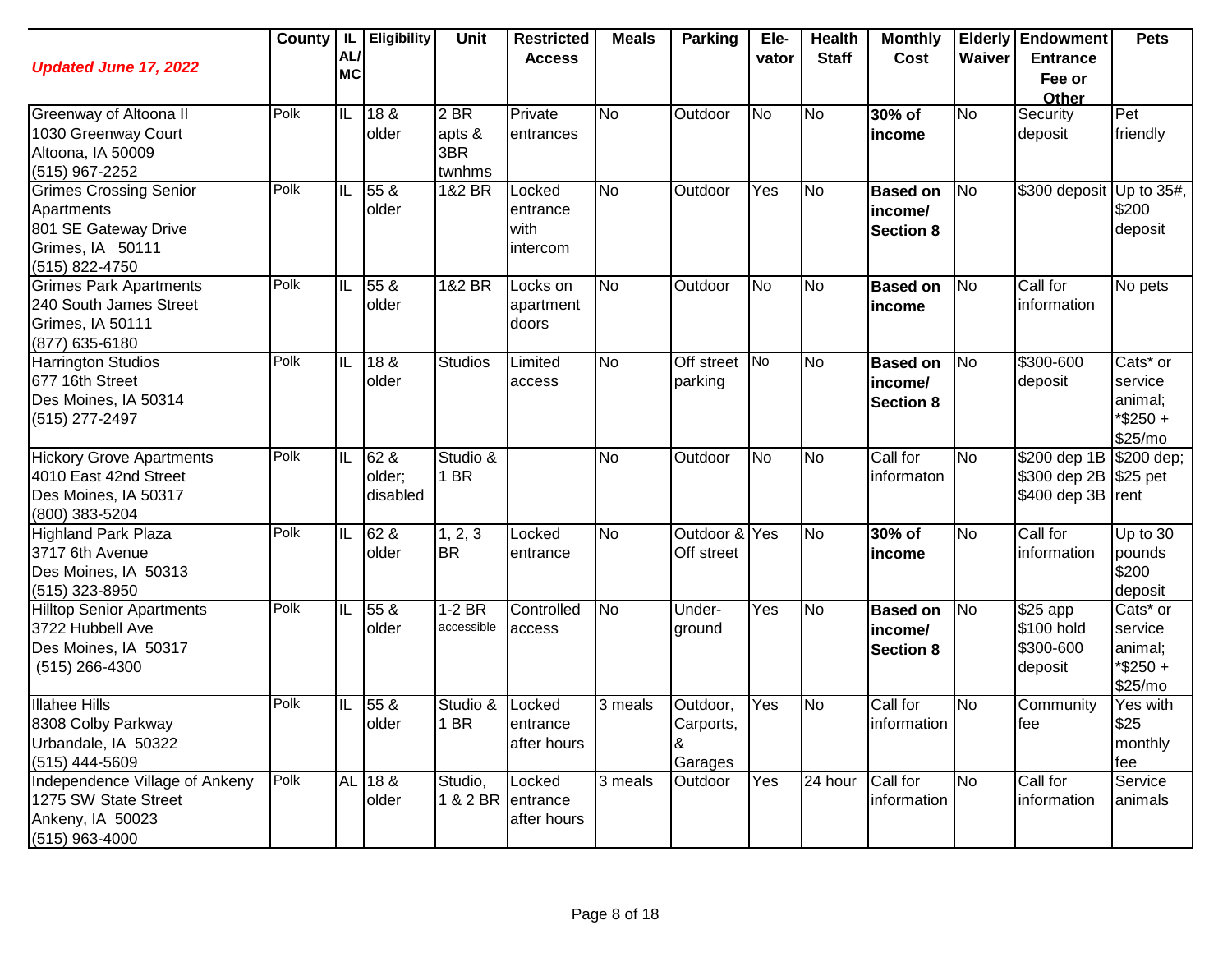| <b>Updated June 17, 2022</b>     | County | IL.<br>AL/<br><b>MC</b> | Eligibility                   | Unit              | <b>Restricted</b><br><b>Access</b> | <b>Meals</b> | <b>Parking</b> | Ele-<br>vator | <b>Health</b><br><b>Staff</b> | <b>Monthly</b><br>Cost | Waiver    | <b>Elderly Endowment</b><br><b>Entrance</b><br>Fee or | <b>Pets</b>         |
|----------------------------------|--------|-------------------------|-------------------------------|-------------------|------------------------------------|--------------|----------------|---------------|-------------------------------|------------------------|-----------|-------------------------------------------------------|---------------------|
|                                  |        |                         |                               |                   |                                    |              |                |               |                               |                        |           | Other                                                 |                     |
| Independence Village of Ankeny   | Polk   |                         | AL/ Diagnosis<br>MC of memory | Studio,           | Secured                            | 3 meals      | Outdoor        | Yes           | 24 hour                       | Call for               | No        | Call for                                              | Service             |
| 1275 SW State Street             |        |                         | loss                          | 1 & 2 BR unit     |                                    |              |                |               |                               | information            |           | information                                           | animals             |
| Ankeny, IA 50023                 |        |                         |                               |                   |                                    |              |                |               |                               |                        |           |                                                       |                     |
| $(515)$ 963-4000                 | Polk   |                         | 62 & older                    |                   |                                    |              |                |               |                               |                        |           |                                                       |                     |
| Jacobs Place<br>2400 30th Street |        | IL                      | or mobility 1BR               | Studio &          | Locked                             | <b>No</b>    | Outdoor        | Yes           | <b>No</b>                     | 30% of                 | No        | Call for<br>information                               | Up to 30            |
| Des Moines, IA 50310             |        |                         | issue                         |                   | entrance<br>with                   |              |                |               |                               | income                 |           |                                                       | pounds<br>\$300     |
| (515) 277-9272                   |        |                         |                               |                   |                                    |              |                |               |                               |                        |           |                                                       |                     |
| Kennybrook Village               | Polk   | IL                      | 55 &                          | Studio,           | intercom<br>Locked                 | 2 meal       | Outdoor & Yes  |               | N <sub>o</sub>                | Call for               | No        | Security                                              | deposit<br>Up to 25 |
| 200 SW Brookside Drive           |        |                         | older                         | 1 & 2 BR entrance |                                    |              | Garages        |               |                               | information            |           | deposit                                               | pounds              |
| Grimes, IA 50111                 |        |                         |                               |                   |                                    |              |                |               |                               |                        |           | \$2500                                                | \$500               |
| $(515)$ 369-3900                 |        |                         |                               |                   |                                    |              |                |               |                               |                        |           |                                                       | deposit             |
| Kennybrook Village               | Polk   |                         | AL 55 &                       | 1 & 2 BR Locked   |                                    | 3 meals      | Outdoor        | Yes           | Yes                           | Call for               | No        | Security                                              | Up to 25            |
| 200 SW Brookside Drive           |        |                         | older                         |                   | after 7pm                          |              |                |               |                               | information            |           | deposit                                               | pounds              |
| Grimes, IA 50111                 |        |                         |                               |                   |                                    |              |                |               |                               |                        |           | \$2500                                                | \$500               |
| (515)369-3900                    |        |                         |                               |                   |                                    |              |                |               |                               |                        |           |                                                       | deposit             |
| Kennybrook Village -             | Polk   |                         | MC Diagnosis                  | 1 BR              | Secured                            | 3 meals      | Outdoor        | <b>No</b>     | Yes                           | Call for               | <b>No</b> | Security                                              | <b>No</b>           |
| Maggie's Place                   |        |                         | of memory                     |                   | entrance                           | and          |                | On 1          |                               | information            |           | deposit                                               |                     |
| 230 SW Brookside Drive           |        |                         | loss                          |                   |                                    | snacks       |                | floor         |                               |                        |           | \$2500                                                |                     |
| Grimes, IA 50111                 |        |                         |                               |                   |                                    |              |                |               |                               |                        |           |                                                       |                     |
| <b>Ligutti Towers</b>            | Polk   | IL                      | 62 & older                    | Studio,           | 24 hour                            | <b>No</b>    | City           | Yes           | <b>No</b>                     | 30% of                 | <b>No</b> | Deposit of                                            | Up to $20$          |
| 555 5th Avenue                   |        |                         | or<br>accessible              | & 1 BR            | security                           |              | Garage         |               |                               | income                 |           | one month's                                           | pounds              |
| Des Moines, IA 50309             |        |                         | unit needed                   |                   | locked                             |              |                |               |                               |                        |           | rent                                                  |                     |
| (515) 282-2770                   |        |                         |                               |                   | entrance                           |              |                |               |                               |                        |           |                                                       |                     |
|                                  |        |                         |                               |                   |                                    |              |                |               |                               |                        |           |                                                       |                     |
| Logan Park Apartments            | Polk   | IL                      | $62+$ or<br>disabled-         | <b>BR</b>         | Controlled                         | <b>No</b>    | Outdoor        | Yes           | <b>No</b>                     | 30% of                 | No        | <b>Utilities</b>                                      | Uo to 20            |
| 1731 Cleveland Avenue            |        |                         | accessible                    |                   | access w/                          |              |                |               |                               | income                 |           | included                                              | pounds              |
| Des Moines, IA 50316             |        |                         |                               |                   | intercom                           |              |                |               |                               |                        |           |                                                       | \$200               |
| (515) 262-3472                   |        |                         |                               |                   |                                    |              |                |               |                               |                        |           |                                                       | deposit             |
| <b>Luther Park Apartments</b>    | Polk   | IL                      | 62 &                          | 1 & 2 BR Locked   |                                    | 1 meal       | Outdoor        | Yes           | <b>No</b>                     | <b>Section 8</b>       | No        | Call for                                              | Up to 30            |
| 2824 E 16th Street               |        |                         | older                         |                   | entrance<br>with                   |              |                |               |                               |                        |           | information                                           | pounds              |
| Des Moines, IA 50316             |        |                         |                               |                   |                                    |              |                |               |                               |                        |           |                                                       |                     |
| $(515)$ 262-1153                 |        |                         |                               |                   | intercom                           |              |                |               |                               |                        |           |                                                       |                     |
| Martina Place (Part of Bishop    | Polk   |                         | AL 55 &                       | 1 & 2 BR Locked   |                                    | 3 meals      | Outdoor        | Yes           | 24 hour                       | Call for               | Yes       | Call for                                              | Pets may            |
| Drumm Retirement Center)         |        |                         | older                         | <b>Suites</b>     | entrance                           |              |                |               |                               | information            |           | information                                           | visit               |
| 5815 Winwood Drive               |        |                         |                               |                   | after hours                        |              |                |               |                               |                        |           |                                                       |                     |
| Johnston, IA 50131               |        |                         |                               |                   |                                    |              |                |               |                               |                        |           |                                                       |                     |
| (515) 251-7999                   |        |                         |                               |                   |                                    |              |                |               |                               |                        |           |                                                       |                     |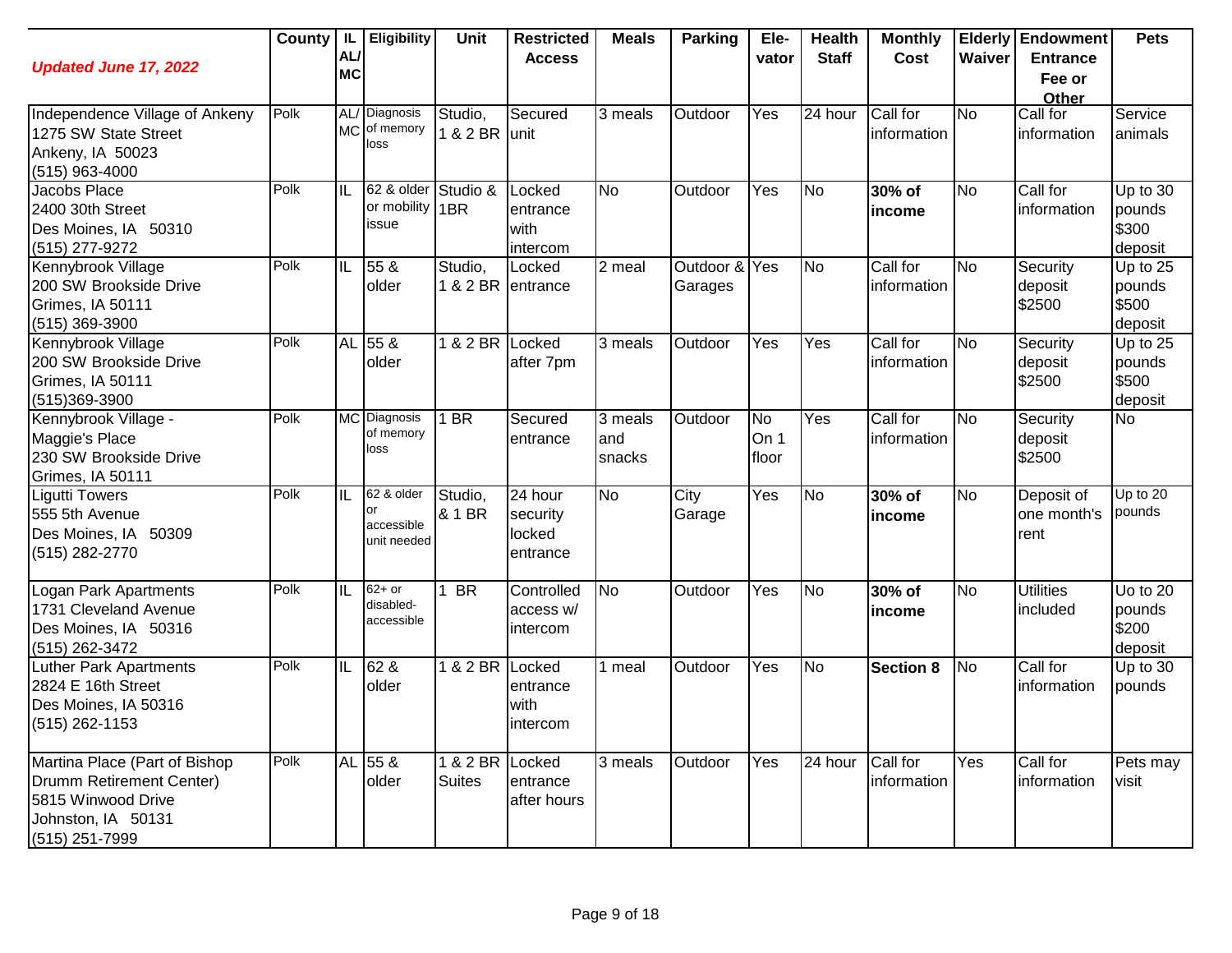| <b>Updated June 17, 2022</b>                                                                                              | County | IL.<br>AL/<br><b>MC</b> | <b>Eligibility</b>       | Unit                          | <b>Restricted</b><br><b>Access</b> | <b>Meals</b>                                      | <b>Parking</b>                                       | Ele-<br>vator | <b>Health</b><br><b>Staff</b> | <b>Monthly</b><br>Cost                         | Waiver         | <b>Elderly Endowment</b><br><b>Entrance</b><br>Fee or<br>Other | <b>Pets</b>                                                           |
|---------------------------------------------------------------------------------------------------------------------------|--------|-------------------------|--------------------------|-------------------------------|------------------------------------|---------------------------------------------------|------------------------------------------------------|---------------|-------------------------------|------------------------------------------------|----------------|----------------------------------------------------------------|-----------------------------------------------------------------------|
| McAuley Terrace (Part of Bishop<br>Drumm Retirement Center)<br>5921 Winwood Drive<br>Johnston, IA 50131<br>(515) 270-6640 | Polk   | $\overline{\mathbb{L}}$ | $ 55+$                   | Studios,                      | Locked<br>1 & 2 BR entrance        | 1 meal<br>Option to<br>purchase<br>extra<br>meals | Garages                                              | Yes           | $\overline{Yes}$              | Call for<br>information                        | <b>No</b>      | \$2,500<br>Community<br>Fee                                    | Cats/dogs<br>with \$1,000<br>Non-ref<br>deposit                       |
| Meadowview of Johnston<br>5555 Pioneer Parkway<br>Johnston, IA 50131<br>(515) 534-0300                                    | Polk   | IL                      | 55 <sub>8</sub><br>older | $1 & 2 +$<br>more             | Locked<br>entrances                | <b>No</b>                                         | <b>Heated</b><br>under-<br>ground \$50<br>or surface | No            | <b>No</b>                     | Call for<br>information                        | <b>No</b>      | \$1,500<br>community<br>fee                                    | \$500 non-<br>refundable<br>deposit;<br>cats/dogs<br>under 20<br>lbs. |
| Meadowview of Johnston<br>5555 Pioneer Parkway<br>Johnston, IA 50131<br>(515) 534-0300                                    | Polk   | <b>AL</b>               | 55 <sub>8</sub><br>older | $1 & 2 +$<br>more             | Locked<br>entrances                | Yes                                               | Heated<br>under-<br>ground \$50<br>or surface        |               | 24 hour                       | Call for<br>information                        | <b>No</b>      | \$1,500<br>community<br>fee                                    | \$500 non-<br>refundable<br>deposit;<br>cats/dogs<br>under 20<br>lbs. |
| Meadowview of Johnston<br>5555 Pioneer Parkway<br>Johnston, IA 50131<br>(515) 534-0300                                    | Polk   |                         | $AL/55$ &<br>MC older    | Studio,<br>1 BR               | Secured                            | Yes                                               | Heated<br>under-<br>ground \$50<br>or surface        |               | 24 hour                       | Call for<br>information                        | <b>No</b>      | $\sqrt{$1,500}$<br>community<br>fee                            | \$500 non-<br>refundable<br>deposit;<br>cats/dogs<br>under 20<br>lbs. |
| <b>Meadow Vista Senior Villas</b><br>1806 28th Avenue SW<br>Altoona, IA 50009<br>(515) 967-6878                           | Polk   | IL                      | 55 &<br>older            | 182BR                         | Private<br>entrance                | <b>No</b>                                         | Attached<br>garage                                   | <b>No</b>     | <b>No</b>                     | <b>Based on</b><br>income                      | N <sub>o</sub> | Long wait<br>list                                              | Yes                                                                   |
| <b>Meredith Senior Apartments</b><br>3716 Indianola Avenue<br>Des Moines, IA 50320<br>$(515)$ 223-0029                    | Polk   | IL                      | 55 <sub>8</sub><br>older | 1 BR                          | Locked<br>entrance                 | No                                                | Outdoor                                              | No            | <b>No</b>                     | <b>Based on</b><br>income/<br><b>Section 8</b> | N <sub>o</sub> | Deposit 1/2<br>month's rent                                    | Call for<br>information                                               |
| <b>Mill Pond</b><br>1201 SE Mill Pond Court<br>Ankeny, Iowa 50021<br>$(515)$ 964-2273                                     | Polk   |                         | $AL/55$ &<br>MC older    | Studios,<br>1 BR              | Secured<br>entrance                | 3 meals                                           | Visitor<br>parking                                   | Yes           | 24 hour                       | Call for<br>information                        | <b>No</b>      | $\sqrt{$2,000}$<br>deposit                                     | <b>No</b>                                                             |
| Mill Pond<br>1201 SE Mill Pond Court<br>Ankeny, Iowa 50021<br>(515) 964-2273                                              | Polk   |                         | AL 55 &<br>older         | Studios,<br>1 & 2 BR entrance | Secured                            | 2 meals                                           | Outdoor & Yes<br>Garages                             |               | 24 hour                       | Call for<br>information                        | <b>No</b>      | \$2,000<br>deposit                                             | <b>No</b>                                                             |
| Mill Pond<br>1201 SE Mill Pond Court<br>Ankeny, Iowa 50021<br>(515) 964-2273                                              | Polk   | IL                      | 55 &<br>older            | 1 & 2 BR Secured              | entrance                           | <b>No</b>                                         | Outdoor & Yes<br>Garages                             |               | <b>No</b>                     | Call for<br>information                        | <b>No</b>      | \$2,000<br>deposit                                             | Up to 20<br>pounds                                                    |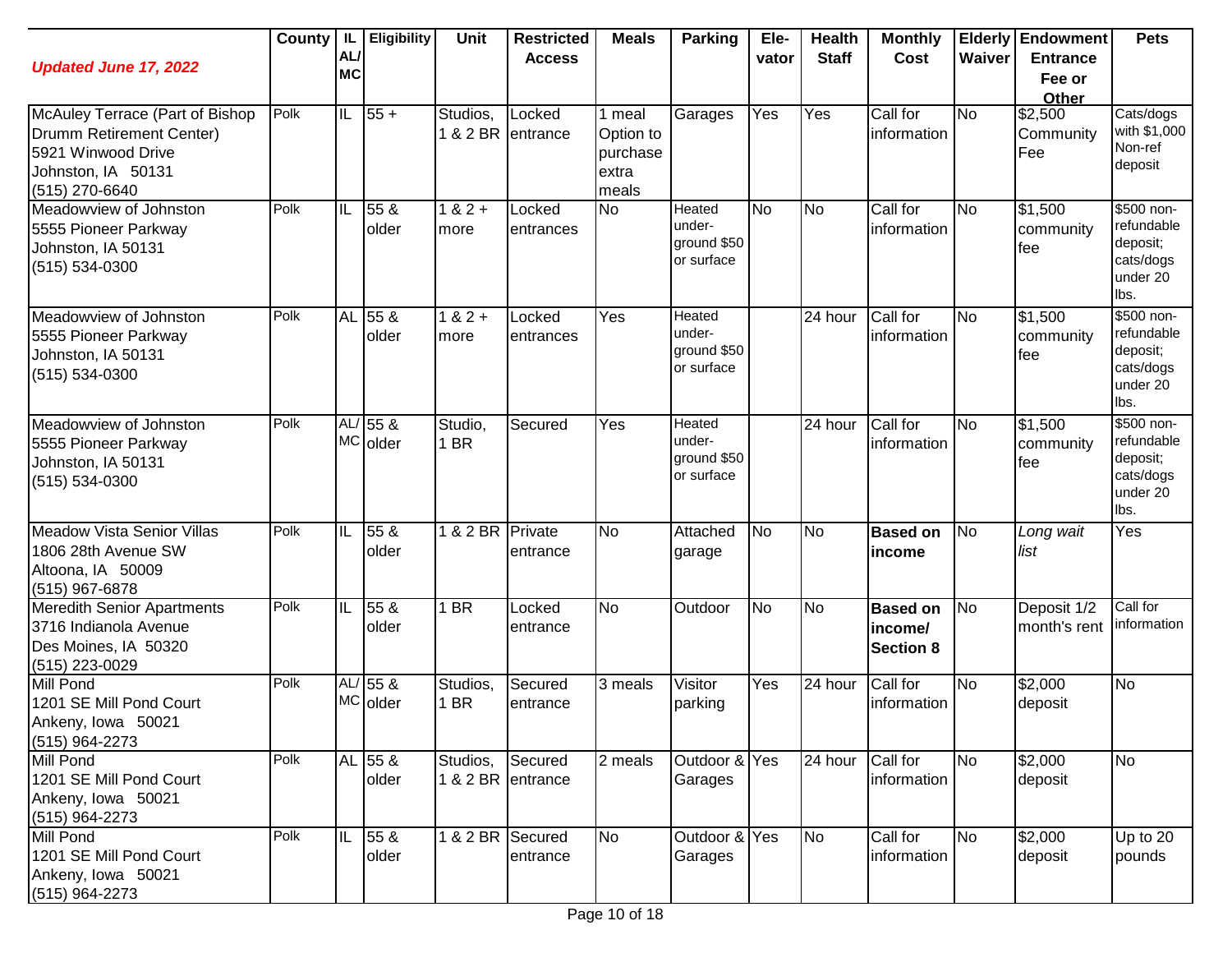| <b>Updated June 17, 2022</b>                                                                                | County | IL.<br>AL/<br><b>MC</b> | Eligibility                             | <b>Unit</b>                       | <b>Restricted</b><br><b>Access</b>         | <b>Meals</b>         | <b>Parking</b>             | Ele-<br>vator | <b>Health</b><br><b>Staff</b> | <b>Monthly</b><br>Cost                         | Waiver                                             | <b>Elderly Endowment</b><br><b>Entrance</b><br>Fee or<br>Other | <b>Pets</b>                                          |
|-------------------------------------------------------------------------------------------------------------|--------|-------------------------|-----------------------------------------|-----------------------------------|--------------------------------------------|----------------------|----------------------------|---------------|-------------------------------|------------------------------------------------|----------------------------------------------------|----------------------------------------------------------------|------------------------------------------------------|
| <b>MLK Crossing Senior Apts</b><br>2455 Martin Luther King Pkwy<br>Des Moines, Iowa 50310<br>(515) 822-4750 | Polk   | IL                      | 55 &<br>older                           | 1 & 2 BR                          | Secured<br>entrance                        | <b>No</b>            | Outdoor                    | Yes           | No                            | <b>Based on</b><br>income/<br><b>Section 8</b> | N <sub>o</sub>                                     | One month<br>deposit                                           | Small pets<br>ok                                     |
| Oak Park Plaza<br>3400 8th Street<br>Des Moines, IA 50313<br>(515) 323-8972                                 | Polk   | IL                      | 62 & over 1 & 2 BR Locked               |                                   | entrance                                   | <b>No</b>            | Outdoor & No<br>Off street |               | <b>No</b>                     | 30% of<br>income                               | <b>No</b>                                          | Call for<br>information                                        | Up to $30$<br>pounds<br>\$200<br>deposit             |
| Oakview Terrace Apartments<br>2901 Boston Avenue<br>Des Moines, IA 50310<br>(515) 277-8600                  | Polk   | IL                      | 18 &<br>older                           | Studio, 1<br>2, 3 BR              | Camera<br>monitored<br>halls               | <b>No</b>            | Covered<br>parking         | <b>No</b>     | No                            | <b>Based on</b><br>income/<br><b>Section 8</b> | N <sub>o</sub>                                     | \$300-600<br>deposit                                           | Cats* or<br>service<br>animal;<br>*\$250+<br>\$25/mo |
| Oakwood Terrace<br>1115 West 1st Street<br>Ankeny, IA 50023<br>(515) 965-8840 or 963-1717                   | Polk   | IL                      | 55 <sub>8</sub><br>older                | 1 & 2 BR Locked                   | entrance                                   | <b>No</b>            | Outdoor & No<br>Garages    |               | No                            | Call for<br>information                        | <b>No</b>                                          | Call for<br>information                                        | Cats only<br>\$75<br>deposit                         |
| Owl Creek at On With Life<br>715 SW Ankeny Road<br>Ankeny, IA 50021<br>(515) 289-9678                       | Polk   | IL                      | 55 & older<br>or<br>disabled            | 1 & 2 BR                          | Private<br>entrance                        | 3 meals              | Outdoor                    | <b>No</b>     | <b>No</b>                     | Call for<br>information                        | <b>No</b>                                          | Call for<br>information                                        | <b>No</b>                                            |
| Parkside East Apartments<br>3560 East Douglas Avenue<br>Des Moines, IA 50317<br>$(515)$ 264-0055            | Polk   | IL                      | 18 &<br>older                           | 1, 2, 3<br><b>BR</b>              | Camera<br>monitored<br>halls               | <b>No</b>            | Off street No<br>parking   |               | <b>No</b>                     | <b>Based on</b><br>income/<br><b>Section 8</b> | No                                                 | \$300-600<br>deposit                                           | Cats* or<br>service<br>animal;<br>*\$250+<br>\$25/mo |
| Pine Acres Assisted Living<br>1499 Office Park Road<br>West Des Moines, IA 50265<br>(515) 223-1224          | Polk   | <b>AL</b>               | 55 & older<br>or<br>disabled            | Studio &<br>1 BR<br><b>Suites</b> | Locked<br>entrance<br>after hours          | 3 meals              | Outdoor                    | <b>No</b>     | 24 hour                       | Call for<br>information                        | $\overline{Yes}$ -<br>Call for<br>informa-<br>tion | None                                                           | No, but<br>pets may<br>visit                         |
| <b>Plymouth Place</b><br>4111 Ingersoll Avenue<br>Des Moines, IA 50312<br>(515) 274-0438                    | Polk   | IL                      | 62 & older                              | Studio,<br>I BR<br>accessible     | Locked<br>entrance with<br>intercom        | <b>No</b>            | Some<br>covered<br>areas   | Yes           | <b>No</b>                     | <b>Based on</b><br>income/<br><b>Section 8</b> | No                                                 | Call for<br>information<br>Utilities paid                      | 1 pet<br>under 20#<br>\$250 dep                      |
| Prairie Hills Assisted Living<br>5815 SE 27th Street<br>Des Moines, IA 50320<br>$(515)$ 256-9143            | Polk   |                         | AL 62 & older Studio,<br>or<br>disabled |                                   | Locked<br>1 & 2 BR entrance<br>after hours | 3 meals              | Outdoor & No<br>Garages    |               | 24 hour                       | Call for<br>information                        | Call for \$2,500<br>tion                           | informa-Community<br>Fee                                       | Yes                                                  |
| <b>Prairie Hills Assisted Living</b><br>5815 SE 27th Street<br>Des Moines, IA 50320<br>(515) 256-9143       | Polk   |                         | $AL/60$ &<br>MC older                   | Studio,                           | Secured<br>1 & 2 BR entrance               | $\overline{3}$ meals | Outdoor & No<br>Garages    |               | 24 hour                       | Call for                                       | Call for \$2,500<br>tion                           | information   informa- Community<br>Fee                        | Yes                                                  |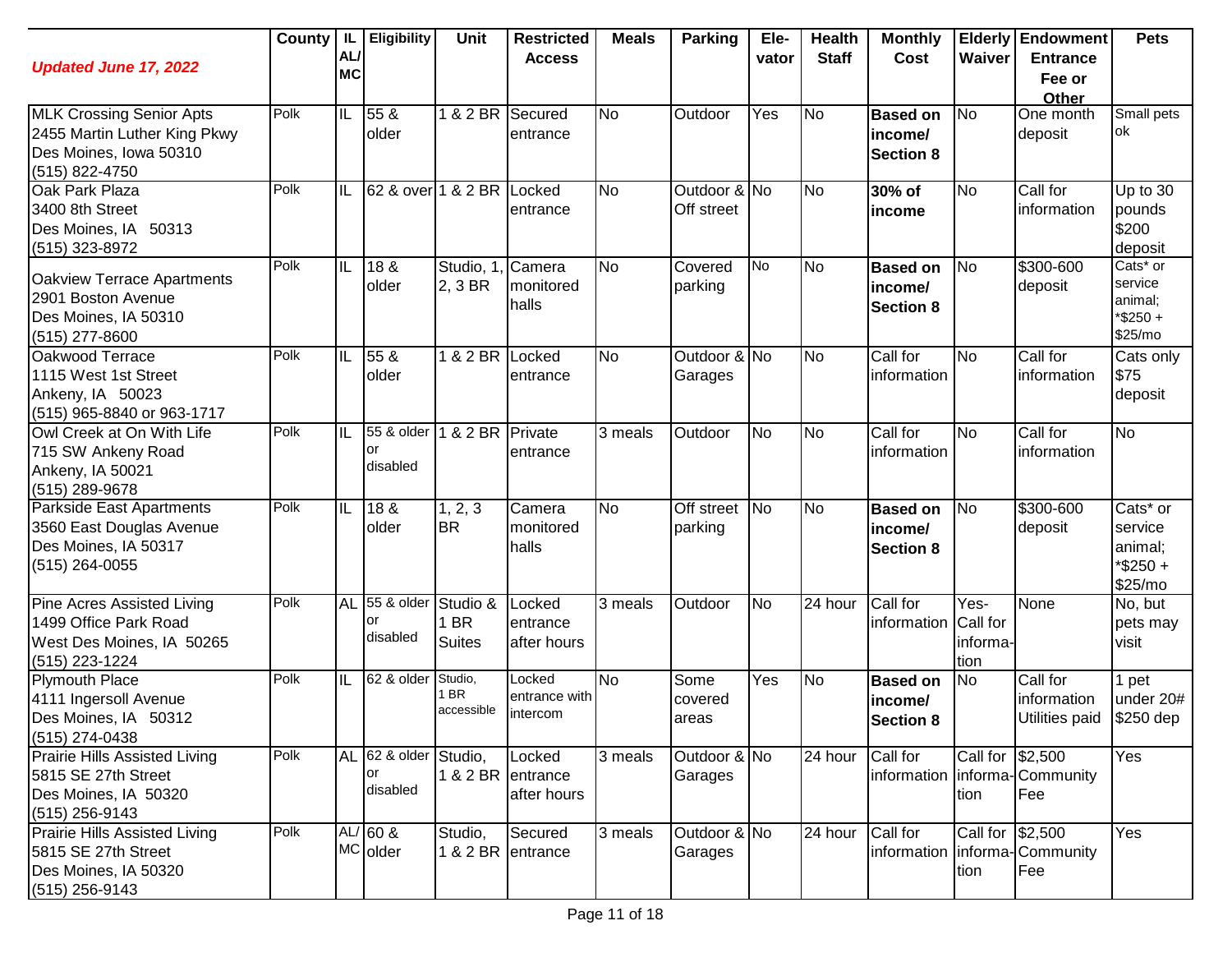| <b>Updated June 17, 2022</b>       | <b>County</b> | IL.<br>AL/<br><b>MC</b> | Eligibility                  | Unit            | <b>Restricted</b><br><b>Access</b> | <b>Meals</b> | <b>Parking</b> | Ele-<br>vator | <b>Health</b><br><b>Staff</b> | <b>Monthly</b><br>Cost | Waiver         | <b>Elderly Endowment</b><br><b>Entrance</b><br>Fee or | <b>Pets</b>    |
|------------------------------------|---------------|-------------------------|------------------------------|-----------------|------------------------------------|--------------|----------------|---------------|-------------------------------|------------------------|----------------|-------------------------------------------------------|----------------|
| Prairie Vista Village              | Polk          | IL                      | 62 &                         | 1 & 2 BR Locked |                                    | 2 meals      | Outdoor & Yes  |               | <b>No</b>                     | Call for               | <b>No</b>      | Other<br>Deposit of                                   | Deposit of     |
| 2785 1st Avenue South              |               |                         | older                        |                 | after hours                        |              | Garages        |               |                               | information            |                | one month's                                           | \$500          |
| Altoona, IA 50009                  |               |                         |                              |                 |                                    |              |                |               |                               |                        |                | rent                                                  |                |
| 515-967-8700                       |               |                         |                              |                 |                                    |              |                |               |                               |                        |                |                                                       |                |
| Prairie Vista Village              | Polk          |                         | AL 55 & over 1 & 2 BR Locked |                 |                                    | 3 meals      | Outdoor        | Yes           | 24 hour                       | Call for               | <b>No</b>      | Call for                                              | Deposit of     |
| 2785 1st Avenue South              |               |                         |                              |                 | after hours                        |              |                |               |                               | information            |                | information                                           | \$500          |
| Altoona, IA 50009                  |               |                         |                              |                 |                                    |              |                |               |                               |                        |                |                                                       |                |
| 515-967-8700                       |               |                         |                              |                 |                                    |              |                |               |                               |                        |                |                                                       |                |
| <b>Ramsey Village</b>              | Polk          | IL                      | 55 & over 1 BR               |                 | 24 hour                            | 2 meals      | Outdoor        | Yes           | 24 hour                       | Call for               | <b>No</b>      | Call for                                              | <b>No</b>      |
| 1611 27th Street                   |               |                         |                              |                 | security                           |              |                |               |                               | information            |                | information                                           |                |
| Des Moines, IA 50310               |               |                         |                              |                 | locked                             |              |                |               |                               |                        |                |                                                       |                |
| $(515)$ 274-3612                   |               |                         |                              |                 | entrance                           |              |                |               |                               |                        |                |                                                       |                |
| <b>Ramsey Village</b>              | Polk          |                         | AL/ 55 &                     | 1 & 2 BR        | 24 hour                            | 3 meals      | Outdoor        | Yes           | 24 hour                       | Call for               | <b>No</b>      | Call for                                              | <b>No</b>      |
| 1611 27th Street                   |               |                         | MC older                     |                 | security,                          |              |                |               |                               | information            |                | linformation                                          |                |
| Des Moines, IA 50310               |               |                         |                              |                 | locked                             |              |                |               |                               |                        |                |                                                       |                |
| (515) 274-3612                     |               |                         |                              |                 | entrance                           |              |                |               |                               |                        |                |                                                       |                |
| <b>River Hills Apartments II</b>   | Polk          | IL                      | $18 +$                       | 1-2-3 BR        | Locked                             | <b>No</b>    | Outdoor        | <b>No</b>     | <b>No</b>                     | 30% of                 | <b>No</b>      | Call for                                              | N <sub>O</sub> |
| 916 East 6th Street                |               |                         |                              | Apts &          | entrance                           |              |                | (apts         |                               | income                 |                | information                                           |                |
| Des Moines, IA 50316               |               |                         |                              | Twnhms          |                                    |              |                | are 3         |                               |                        |                |                                                       |                |
| (515) 288-2159                     |               |                         |                              |                 |                                    |              |                | story)        |                               |                        |                |                                                       |                |
| <b>Rock Creek Senior Living</b>    | Polk          |                         | AL/ 62 & older               | Studio &        | Locked                             | 3 meals      | Outdoor        | Yes           | 24 hour                       | Call for               | <b>No</b>      | \$1500                                                | 2 allowed      |
| (formerly Journey Senior Living)   |               | MC or                   | disabled                     | 1 BR            | entrance                           |              |                |               |                               | information            |                | Community                                             | \$400 dep      |
| 3602 NW 5th St.                    |               |                         |                              |                 |                                    |              |                |               |                               |                        |                | Fee                                                   | able to        |
| Ankeny, IA 50023                   |               |                         |                              |                 |                                    |              |                |               |                               |                        |                |                                                       | care           |
| $(515) 850 - 1718$                 | Polk          |                         |                              |                 |                                    |              |                |               |                               |                        |                |                                                       |                |
| <b>Rock Creek Senior Living</b>    |               | <b>AL</b>               | 188                          | Studio          | Locked                             | 3 meals      | Outdoor        | Yes           | $\overline{2}4$ hour          | Call for               | No             | \$1500                                                | 2 allowed      |
| (formerly Journey Senior Living)   |               |                         | older                        |                 | entrance                           |              |                |               |                               | information            |                | Community                                             | \$400 dep      |
| 3602 NW 5th St.                    |               |                         |                              |                 |                                    |              |                |               |                               |                        |                | Fee                                                   | able to        |
| Ankeny, IA 50023<br>(515) 850-1718 |               |                         |                              |                 |                                    |              |                |               |                               |                        |                |                                                       | care           |
| <b>Rock Creek Senior Living</b>    | Polk          | IL                      | 18 &                         | Studio,         | Locked                             | 3 meals      | Outdoor        | Yes           | 24 hour                       | Call for               | N <sub>o</sub> | $\sqrt{$1500}$                                        | 2 allowed      |
| (formerly Journey Senior Living)   |               |                         | older                        |                 | 1 & 2 BR entrance                  |              |                |               |                               | information            |                | Community                                             | \$400 dep      |
| 3602 NW 5th St.                    |               |                         |                              |                 |                                    |              |                |               |                               |                        |                | Fee                                                   | able to        |
| Ankeny, IA 50023                   |               |                         |                              |                 |                                    |              |                |               |                               |                        |                |                                                       | care           |
| (515) 850-1718                     |               |                         |                              |                 |                                    |              |                |               |                               |                        |                |                                                       |                |
| Rose of Des Moines (The)           | Polk          |                         | AL 55 & older                | 1 & 2 BR Locked |                                    | <b>No</b>    | Off street     | Yes           | 24 hour                       | Call for               | Yes-           | Call for                                              | Cats or        |
| 1330 19th Street                   |               |                         | or                           |                 | entrance                           |              |                |               |                               | information Call for   |                | information                                           | dogs up to     |
| Des Moines, IA 50314               |               |                         | disabled                     |                 | with                               |              |                |               |                               |                        | informa-       |                                                       | 25 lbs.        |
| (515) 244-3300                     |               |                         |                              |                 | intercom                           |              |                |               |                               |                        | tion           |                                                       |                |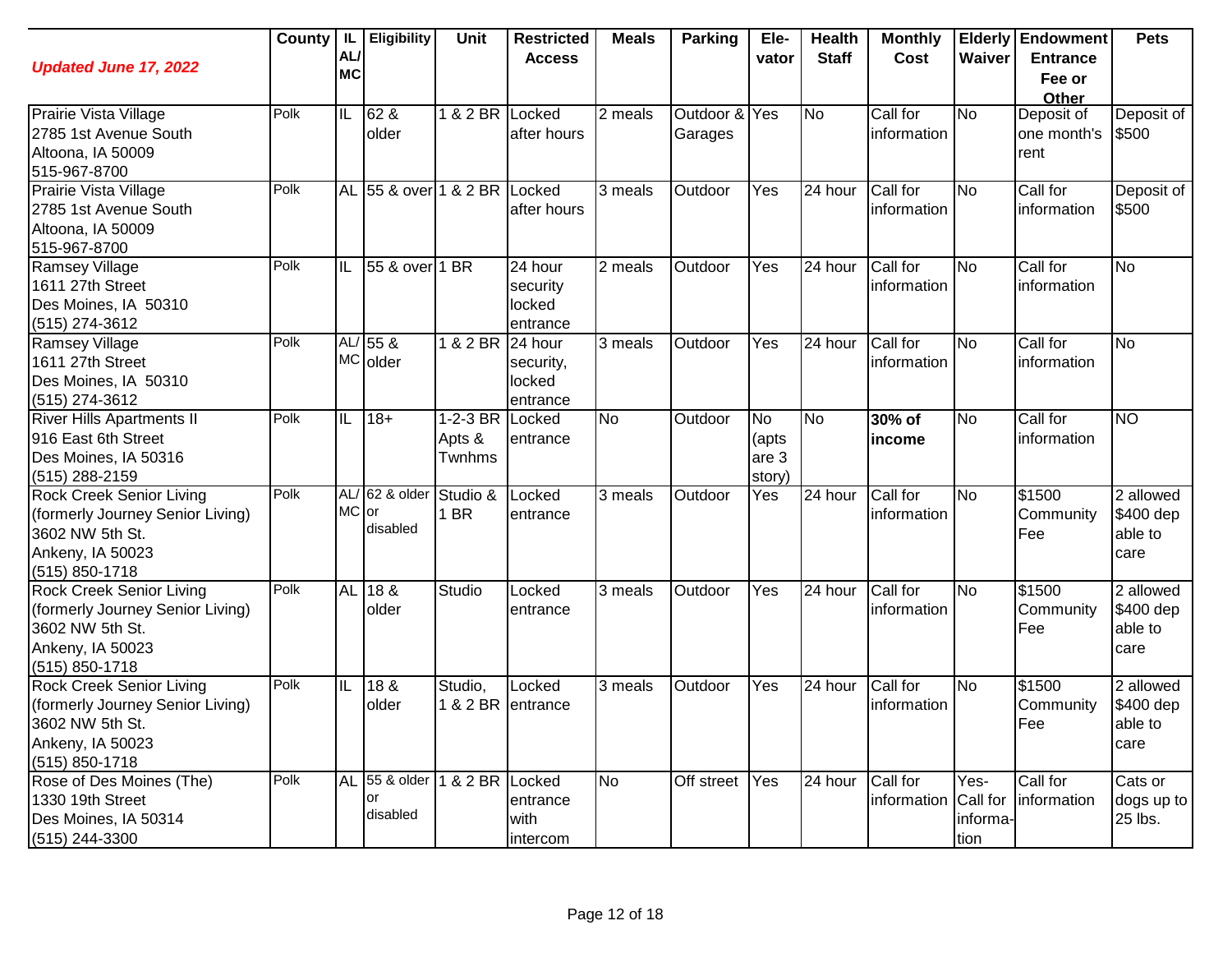| <b>Updated June 17, 2022</b>                                                                               | County | AL/<br><b>MC</b>                                | <b>IL</b> Eligibility           | Unit                            | <b>Restricted</b><br><b>Access</b> | <b>Meals</b> | <b>Parking</b>              | Ele-<br>vator | <b>Health</b><br><b>Staff</b> | <b>Monthly</b><br>Cost                         | Waiver                   | <b>Elderly Endowment</b><br><b>Entrance</b><br>Fee or<br>Other | <b>Pets</b>                         |
|------------------------------------------------------------------------------------------------------------|--------|-------------------------------------------------|---------------------------------|---------------------------------|------------------------------------|--------------|-----------------------------|---------------|-------------------------------|------------------------------------------------|--------------------------|----------------------------------------------------------------|-------------------------------------|
| Rose of East Des Moines (The)<br>1331 Idaho Street<br>Des Moines, IA 50316<br>$(515) 883 - 1000$           | Polk   |                                                 | AL 65 & older<br>or<br>disabled | 1 & 2 BR 24 hour                | secured<br>entrance                | 2 meals      | Off street                  | Yes           | 24 hour                       | Call for<br>information Call for               | Yes-<br>informa-<br>tion | Call for<br>information                                        | Cats only<br>with \$300<br>deposit  |
| Rose Glen Apartments (Luther<br>Park)<br>2808 East 16th Street<br>Des Moines, IA 50316<br>$(515)$ 262-1153 | Polk   | Iil                                             | 62 &<br>older                   | 1 & 2 BR Secure                 | entrance                           | <b>No</b>    | Garages<br>available        | Yes           | <b>No</b>                     | Market<br>rates                                | <b>No</b>                | No buy-in                                                      | Pet<br>friendly                     |
| <b>Royal View Manor</b><br>1101 Crocker Street<br>Des Moines, IA 50309<br>$(515)$ 323-8950                 | Polk   | IL                                              | 18 &<br>Older                   | Efficiency<br>1-2 BR            | Locked<br>entrance                 | <b>No</b>    | Outdoor & Yes<br>Off street |               | <b>No</b>                     | 30% of<br>income                               | <b>No</b>                | Call for<br>information                                        | Pets up to<br>30 lbs.               |
| <b>Scottish Rite Park</b><br>2909 Woodland Avenue<br>Des Moines, IA 50312<br>$(515)$ 274-4614              | Polk   | IL                                              | 55 &<br>older                   | $1-2 BR$                        | Private<br>entrance                | Available    | Garages                     | Yes           | 24 hour                       | Call for<br>information                        | <b>No</b>                | Buy-in<br>community                                            | Cats only                           |
| <b>Scottish Rite Park</b><br>2909 Woodland Avenue<br>Des Moines, IA 50312<br>(515) 274-4614                | Polk   |                                                 | AL 55 &<br>older                | Studio                          | Private<br>entrance                | Yes          | Visitor lot                 | Yes           | 24 hour                       | Call for<br>information                        | <b>No</b>                | \$7,000 at<br>move-in                                          | <b>No</b>                           |
| <b>Scottish Rite Park</b><br>2909 Woodland Avenue<br>Des Moines, IA 50312<br>(515) 274-4614                | Polk   | M<br>C                                          | 55 &<br>older                   | Studio                          | Private<br>entrance                | Yes          | Visitor lot                 | Yes           | 24 hour                       | Call for<br>information                        | <b>No</b>                | \$8,500 at<br>move-in                                          | <b>No</b>                           |
| Senior Suites of Urbandale<br>4700 84th Street<br>Urbandale, IA 50322<br>(515) 270-9700                    | Polk   | $\overline{\mathsf{R}}$<br><b>CF</b><br>ΙM<br>C | $18 +$                          | Private<br>and Semi-<br>private | Secured                            | 3 meals      | Outdoor                     | Yes           | 24 hour                       | Call for<br>information                        | No                       | Call for<br>information                                        | <b>No</b>                           |
| Senior Suites of Urbandale<br>4700 84th Street<br>Urbandale, IA 50322<br>(515) 270-9700                    | Polk   |                                                 | AL 18+                          | Studio &<br>1 BR                | Locked<br>entrance                 | 3 meals      | Outdoor                     | Yes           | 24 hour                       | Call for<br>information linfo                  | Call for                 | Call for<br>information                                        | <b>No</b>                           |
| <b>Silver Oaks Apartments</b><br>979 Oakridge Dr<br>Des Moines, IA 50314<br>(515) 971-6498                 | Polk   | IIL                                             | 18 &<br>older                   | Studio,<br>$1-2$ BR             | Limited<br>access                  | <b>No</b>    | Under-<br>ground            | Yes           | <b>No</b>                     | <b>Based on</b><br>income/<br><b>Section 8</b> | No                       | Section 8<br>Welcome;<br>\$200 deposit \$300                   | 1 up to $20$<br>Ibs with<br>deposit |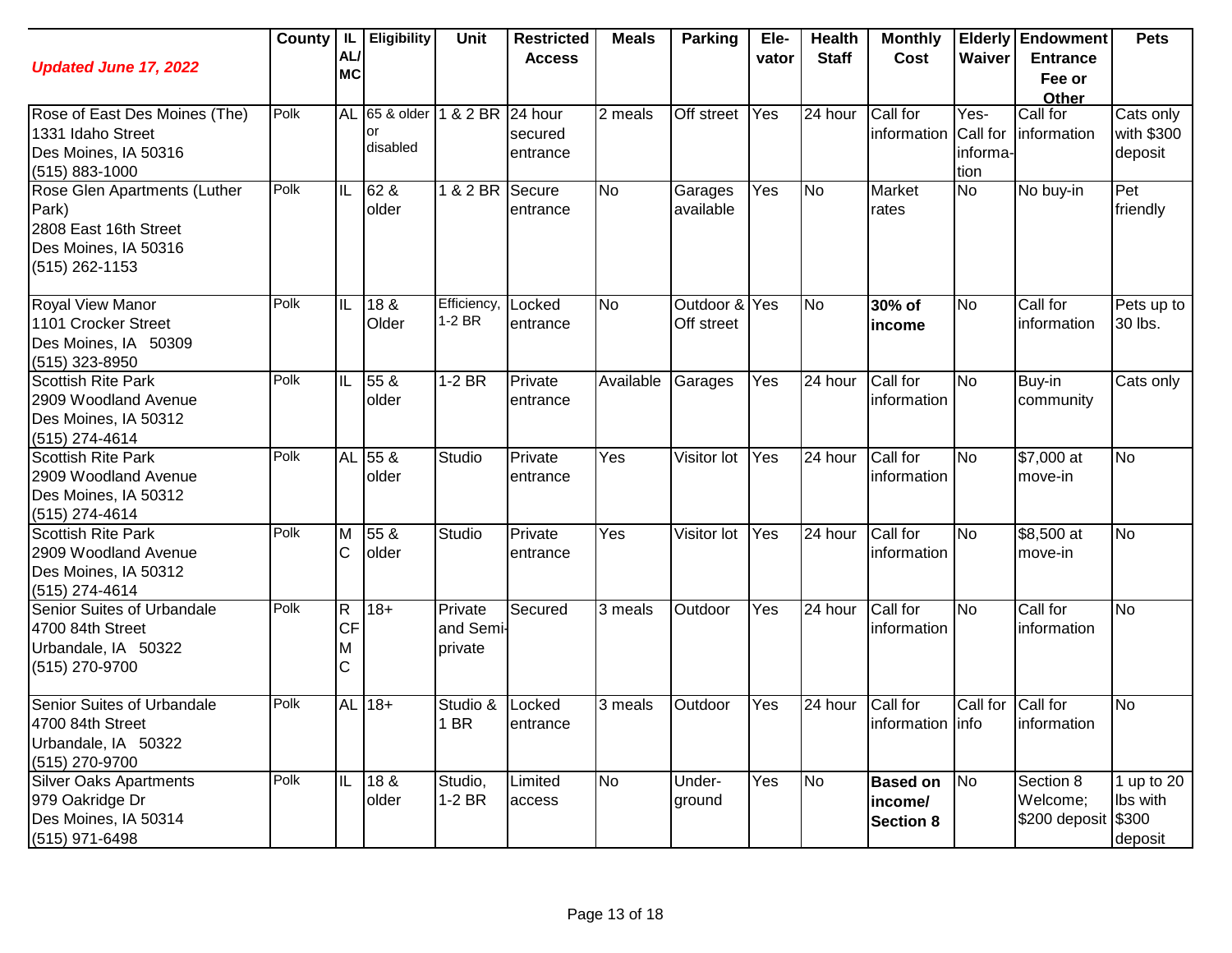| <b>Updated June 17, 2022</b>                                                                           | County | IL.<br><b>AL</b><br><b>MC</b> | <b>Eligibility</b>           | <b>Unit</b>          | <b>Restricted</b><br><b>Access</b>     | <b>Meals</b>                                 | Parking                  | Ele-<br>vator | <b>Health</b><br><b>Staff</b> | <b>Monthly</b><br>Cost                         | Waiver         | <b>Elderly Endowment</b><br><b>Entrance</b> | <b>Pets</b>                                            |
|--------------------------------------------------------------------------------------------------------|--------|-------------------------------|------------------------------|----------------------|----------------------------------------|----------------------------------------------|--------------------------|---------------|-------------------------------|------------------------------------------------|----------------|---------------------------------------------|--------------------------------------------------------|
|                                                                                                        |        |                               |                              |                      |                                        |                                              |                          |               |                               |                                                |                | Fee or<br>Other                             |                                                        |
| South View Manor<br>2417 SW 9th Street<br>Des Moines, IA 50315<br>(515) 323-8950                       | Polk   | $\overline{\mathbb{L}}$       | 62 &<br>older                | 1 & 2 BR None        |                                        | <b>No</b>                                    | Outdoor                  | Yes           | <b>No</b>                     | 30% of<br>income                               | <b>No</b>      | Call for<br>information                     | Up to $30$<br>pounds<br>\$200<br>deposit               |
| South View Senior Apartments I<br>504 SE Hillside Ave<br>Des Moines, IA 50315<br>(515) 244-3331        | Polk   | IL                            | 55 &<br>older                | 1 & 2 BR Locked      | entrance<br>with<br>intercom           | <b>No</b>                                    | Outdoor                  | Yes           | <b>No</b>                     | <b>Based on</b><br>income/<br><b>Section 8</b> | N <sub>o</sub> | \$200 deposit                               | \$25/mo<br>except for<br>service<br>animals            |
| South View Senior Apartments II<br>1900 SE 6th<br>Des Moines, IA 50315<br>(515) 244-3331               | Polk   | IL                            | 55 <sub>8</sub><br>older     | 1 & 2 BR             | Locked<br>entrance<br>with<br>intercom | <b>No</b>                                    | Outdoor                  | Yes           | <b>No</b>                     | <b>Based on</b><br>income/<br><b>Section 8</b> | <b>No</b>      | \$200 deposit \$25/mo                       | except for<br>service<br>animals                       |
| Southbrook Green Apartments<br>1512 (A-C) SE Evergreen Ave<br>Des Moines, IA 50320<br>$(515)$ 280-1512 | Polk   | IL                            | 18 <sub>8</sub><br>older     | 1, 2, 3<br><b>BR</b> | Locked<br>entrances                    | <b>No</b>                                    | Off street No<br>parking |               | <b>No</b>                     | <b>Based on</b><br>income/<br><b>Section 8</b> | <b>No</b>      | \$300-600<br>deposit                        | Cats* or<br>service<br>animal;<br>*\$250+<br>\$25/mo   |
| Southridge Senior Lofts<br>695 East Army Post Rd<br>Des Moines, IA 50315<br>$(515)$ 412-1012           | Polk   | IL                            | $55+$                        | $1-2$ BR             | Controlled<br>access                   | N <sub>o</sub>                               | Off street               | Yes           | N <sub>o</sub>                | <b>Based on</b><br>income/<br><b>Section 8</b> | N <sub>o</sub> | Call for<br>information                     | 2 allowed<br>\$200 dep<br>\$20/mo                      |
| Southridge Senior Residences<br>1120 Cummins Road<br>Des Moines, IA 50315<br>(515) 287-4422            | Polk   | IL                            | 55 &<br>older                | 1 & 2 BR             | Locked<br>entrance<br>with<br>intercom | <b>No</b>                                    | <b>Off street</b>        | Yes           | N <sub>o</sub>                | <b>Based on</b><br>income/<br><b>Section 8</b> | N <sub>o</sub> | Call for<br>information                     | \$200<br>deposit for<br>small pet                      |
| <b>Spring Creek Apartments</b><br>6120 NE 12th Avenue<br>Pleasant Hill, IA 50327<br>(515) 401-5829     | Polk   | IL                            | 55 <sub>8</sub><br>older     | $2$ BR               | Restricted                             | No                                           | Outdoor                  | Yes           | <b>No</b>                     | <b>Based on</b><br>income/<br><b>Section 8</b> | <b>No</b>      | Deposit<br>equal to one<br>month rent       | 1 pet with<br>\$200<br>deposit                         |
| <b>Stone Crest Apartments</b><br>3330 E 25th Street<br>Des Moines, IA 50317<br>$(515)$ 265-2172        | Polk   | IIL                           | 62 & older<br>or<br>disabled | 1 & 2 BR Locked      | entrance<br>with<br>intercom           | N <sub>o</sub>                               | Off street               | Yes           | <b>No</b>                     | 30% of<br>income                               | <b>No</b>      | Call for<br>information                     | Up to 25<br>pounds<br>\$300<br>deposit (1<br>pet only) |
| The Arbordale<br>2727 82nd Place<br>Urbandale, IA 50322<br>(515) 727-5927                              | Polk   | IIL                           | 55 &<br>older                | 1 & 2 BR Locked      | entrance<br>with<br>intercom           | Continen-Under-<br>tal break- ground<br>fast | \$75/mo                  | Yes           | N <sub>o</sub>                | Call for<br>information                        | <b>No</b>      | Call for<br>information                     | 25% of rent<br>deposit;<br>\$50/mo                     |
| The Bridges at Ankeny<br>3510 NW Abilene Road<br>Ankeny, IA 50023<br>(515) 963-9815                    | Polk   |                               | MC 55 &<br>older             | 1 BR                 | Secured<br>entrance                    | 3 meals                                      | Outdoor                  | <b>No</b>     | $\overline{24}$ hour          | Call for<br>information                        | <b>No</b>      | Call for<br>information                     | No                                                     |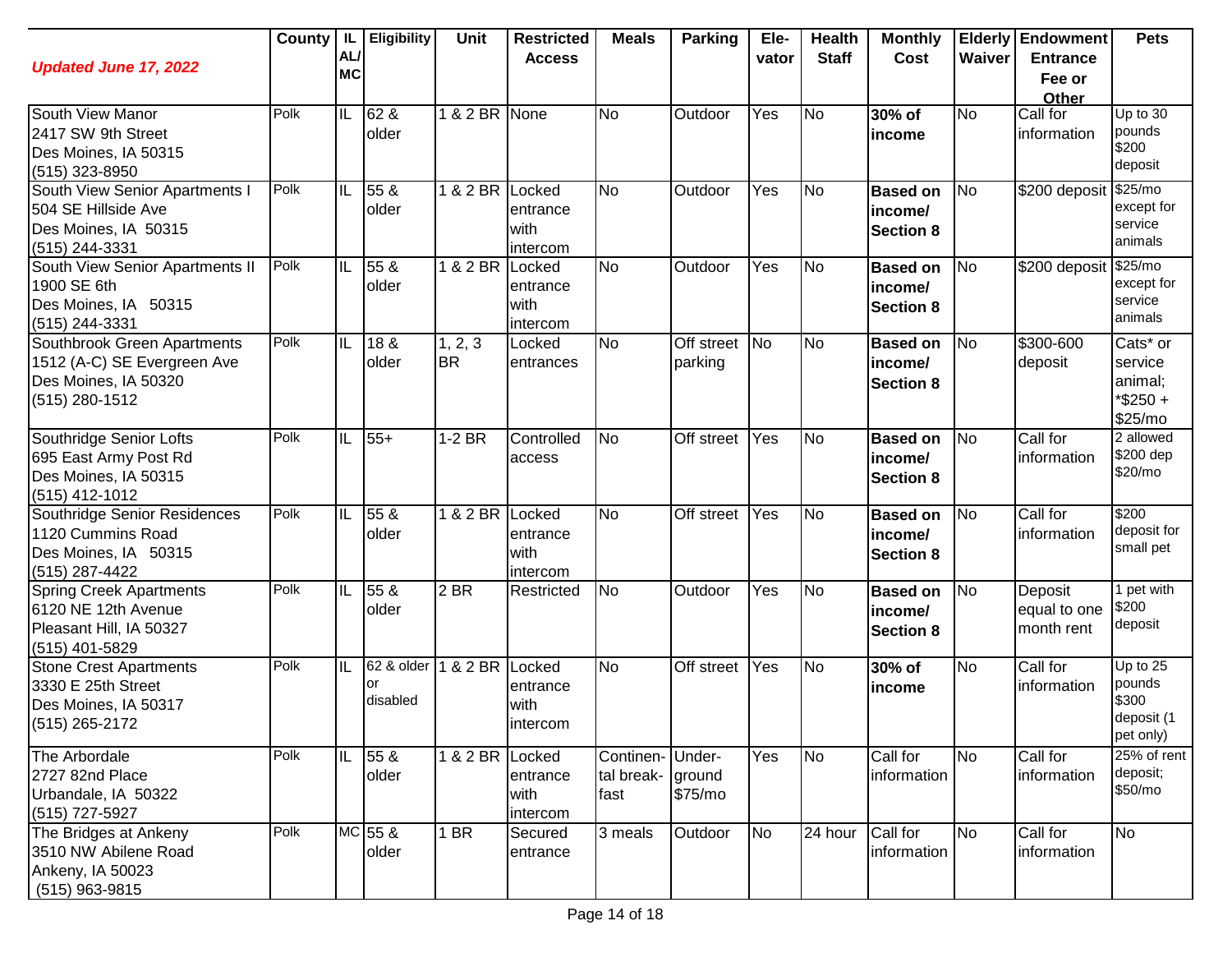| <b>Updated June 17, 2022</b>                    | County | AL/<br><b>MC</b> | IL Eligibility       | Unit              | <b>Restricted</b><br><b>Access</b> | <b>Meals</b>     | <b>Parking</b>          | Ele-<br>vator | <b>Health</b><br><b>Staff</b> | <b>Monthly</b><br>Cost          | Waiver            | <b>Elderly Endowment</b><br><b>Entrance</b><br>Fee or | <b>Pets</b>        |
|-------------------------------------------------|--------|------------------|----------------------|-------------------|------------------------------------|------------------|-------------------------|---------------|-------------------------------|---------------------------------|-------------------|-------------------------------------------------------|--------------------|
|                                                 |        |                  |                      |                   |                                    |                  |                         |               |                               |                                 |                   | Other                                                 |                    |
| The Gardens at Luther Park                      | Polk   |                  | $AL/60$ &            | Studio,           | 24 hour                            | 3 meals          | Outdoor                 | Yes           | 24 hour                       | Call for                        | <b>No</b>         | Call for                                              | Up to 20           |
| 2910 E 16th Street                              |        |                  | MC older             | 1 & 2 BR security |                                    |                  |                         |               |                               | information                     |                   | information                                           | pounds             |
| Des Moines, IA 50316                            |        |                  |                      |                   | locked                             |                  |                         |               |                               |                                 |                   |                                                       |                    |
| $(515)$ 265-1887<br>The Shores at Pleasant Hill | Polk   | IL               | 65 & older           | 1 & 2 BR          | entrance<br>Secured                | 2 meals          | Outdoor,                | Yes           | 24 hour                       | Call for                        | <b>No</b>         | Call for                                              | \$500              |
| 1500 Edgewater Drive                            |        |                  | or                   |                   | entrance                           |                  | Under-                  |               |                               | information                     |                   | information                                           | deposit            |
| Pleasant Hill, IA 50327                         |        |                  | disabled             |                   |                                    |                  | ground                  |               |                               |                                 |                   |                                                       |                    |
| (515) 262-4444                                  |        |                  |                      |                   |                                    |                  |                         |               |                               |                                 |                   |                                                       |                    |
| The Shores at Pleasant Hill                     | Polk   |                  | AL 55 &              | 1 & 2 BR          | Secured                            | 3 meals          | Outdoor &               | Yes           | 24 hour                       | Call for                        | <b>No</b>         | Call for                                              | \$500              |
| 1500 Edgewater Drive                            |        |                  | older or             |                   | entrance                           |                  | Under-                  |               |                               | information                     |                   | information                                           | deposit            |
| Pleasant Hill, IA 50327                         |        |                  | disabled             |                   |                                    |                  | ground                  |               |                               |                                 |                   |                                                       |                    |
| (515) 262-4444                                  |        |                  |                      |                   |                                    |                  |                         |               |                               |                                 |                   |                                                       |                    |
| The Shores at Pleasant Hill                     | Polk   |                  | AL/ Diagnosis        | 1 & 2 BR          | Secured                            | 3 meals          | Outdoor & Yes           |               | 24 hour                       | Call for                        | <b>No</b>         | Call for                                              | \$500              |
| 1500 Edgewater Drive                            |        |                  | MC of memory<br>loss |                   | entrance                           |                  | Under-                  |               |                               | information                     |                   | information                                           | deposit            |
| Pleasant Hill, IA 50327                         |        |                  |                      |                   |                                    |                  | ground                  |               |                               |                                 |                   |                                                       |                    |
| (515) 262-4444                                  |        |                  |                      |                   |                                    |                  |                         |               |                               |                                 |                   |                                                       |                    |
| <b>Uplift Manor</b>                             | Polk   | IL               | 55 &                 | 22-1 BR           | Secured                            | <b>No</b>        | Outdoor                 | Yes           | <b>No</b>                     | <b>Based on</b>                 | <b>No</b>         | Call for                                              | $25$ lbs           |
| 2916 30th Street                                |        |                  | older                | & 2-2 BR entrance |                                    |                  |                         |               |                               | income                          |                   | information                                           | \$300              |
| Des Moines, IA 50310                            |        |                  |                      |                   |                                    |                  |                         |               |                               |                                 |                   |                                                       | deposit            |
| (515) 279-8808                                  | Polk   |                  | 18 &                 | $1-3$ BR          |                                    | <b>No</b>        | Outdoor                 |               |                               |                                 |                   |                                                       | $Up$ to $35$       |
| <b>Urban Crossing Family</b><br>Apartments      |        | IL               | older                |                   | Secured<br>with                    |                  |                         | Yes           | <b>No</b>                     | <b>Based on</b>                 | <b>No</b>         | Security                                              | pounds with        |
| 875 SE Gateway Drive                            |        |                  |                      |                   | cameras                            |                  |                         |               |                               | income/<br><b>Section 8</b>     |                   | deposit                                               | deposit            |
| Grimes, IA 50111                                |        |                  |                      |                   |                                    |                  |                         |               |                               |                                 |                   |                                                       |                    |
| (515) 244-3331                                  |        |                  |                      |                   |                                    |                  |                         |               |                               |                                 |                   |                                                       |                    |
| <b>Valley Station</b>                           | Polk   | IL               | Handicap or 1 & 2 BR |                   | Secured                            | <b>No</b>        | Garages                 | Yes           | <b>No</b>                     | <b>Based on</b>                 | N <sub>o</sub>    | Deposit of                                            | Up to 20           |
| 313 Lincoln Street                              |        |                  | disabled             |                   | entrance                           |                  | & Outdoor               |               |                               | income/                         |                   | 1/2 month's                                           | pounds             |
| West Des Moines, IA 50265                       |        |                  | only                 |                   | with                               |                  |                         |               |                               | <b>Section 8</b>                |                   | rent                                                  | \$200              |
| (515) 223-0029                                  |        |                  |                      |                   | intercom                           |                  |                         |               |                               |                                 |                   |                                                       | deposit            |
| <b>Valley View Village</b>                      | Polk   |                  | AL 55 &              | Studio,           | Secured                            | 3 meals          | <b>Outdoor</b>          | Yes           | 24 hour Call for              |                                 | Call for Call for |                                                       | Up to 25           |
| 2571 Guthrie Avenue                             |        |                  | older                | 1 & 2 BR entrance |                                    |                  |                         |               |                               | information informa-information |                   |                                                       | pounds             |
| Des Moines, IA 50317                            |        |                  |                      |                   |                                    |                  |                         |               |                               |                                 | tion              |                                                       | with               |
| $(515)$ 265-2571                                | Polk   |                  |                      |                   |                                    |                  |                         |               |                               |                                 |                   |                                                       | deposit            |
| Valley View Village<br>2571 Guthrie Avenue      |        | IIL              | 55 &<br>older        | 1 & 2 BR Secured  | entrance &                         | Available<br>for | Outdoor & Yes<br>Under- |               | N <sub>o</sub>                | Call for<br>information         | <b>No</b>         | Deposit of<br>one month's                             | Up to 25<br>pounds |
| Des Moines, IA 50317                            |        |                  |                      |                   | private                            | purchase         | ground                  |               |                               |                                 |                   | rent                                                  | with               |
| $(515)$ 265-2571                                |        |                  |                      |                   | entrance                           |                  |                         |               |                               |                                 |                   |                                                       | deposit            |
|                                                 |        |                  |                      |                   |                                    |                  |                         |               |                               |                                 |                   |                                                       |                    |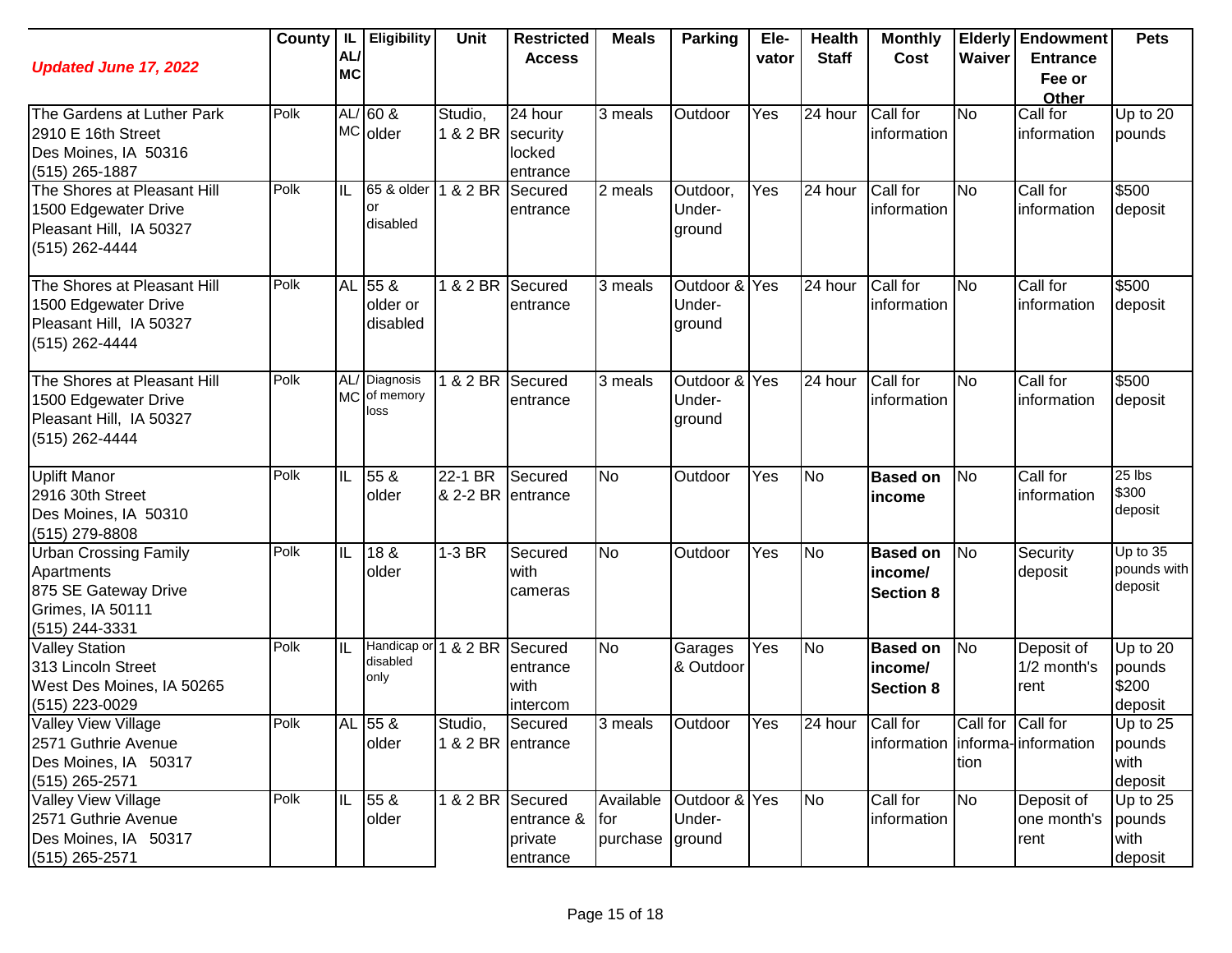| <b>Updated June 17, 2022</b>                                                                           |      | AL<br><b>MC</b> | County   IL   Eligibility            | Unit            | <b>Restricted</b><br><b>Access</b>     | <b>Meals</b> | <b>Parking</b>                | Ele-<br>vator | <b>Health</b><br><b>Staff</b> | <b>Monthly</b><br>Cost                         | Waiver         | <b>Elderly Endowment</b><br><b>Entrance</b><br>Fee or | <b>Pets</b>                                                |
|--------------------------------------------------------------------------------------------------------|------|-----------------|--------------------------------------|-----------------|----------------------------------------|--------------|-------------------------------|---------------|-------------------------------|------------------------------------------------|----------------|-------------------------------------------------------|------------------------------------------------------------|
|                                                                                                        |      |                 |                                      |                 |                                        |              |                               |               |                               |                                                |                | Other                                                 |                                                            |
| <b>Valley West Apartments</b><br>1800 36th Street<br>West Des Moines, IA 50266<br>(515) 223-0084       | Polk | IL              | 55 &<br>older                        | 1 BR            | Secured<br>entrance                    | <b>No</b>    | Outdoor                       | Yes           | No                            | 30% of<br>income                               | <b>No</b>      | Deposit of<br>one month's<br>rent                     | Up to 20<br>pounds                                         |
| <b>Venbury Trail Apartments</b><br>908 SW 8th Street<br>Altoona, IA 50009<br>(515) 967-0027            | Polk | IL              | 18 & older 1-3 BR                    |                 | Private<br>entrances                   | <b>No</b>    | Outdoor                       | <b>No</b>     | <b>No</b>                     | Based on<br>income/<br>Section 8               | No             | \$300 security \$250 fee;<br>deposit                  | \$25 mo<br>with vet<br>doc                                 |
| Villas at Meadow Springs<br>710 S Ankeny Blvd.<br>Ankeny, IA 50023<br>(515) 809-1389                   | Polk | IIL             | 55 &<br>older                        | 1 & 2 BR        | Secured<br>entrance                    | <b>No</b>    | Outdoor                       | Yes           | No                            | Call for<br>information                        | <b>No</b>      | Call for<br>information                               | 2 pets, 30<br>lb. limit.<br>Deposit<br>required.           |
| Vintage Cooperative of<br>Beaverdale<br>3001 Beaver Avenue<br>Des Moines, IA 50310<br>(515) 279-1000   | Polk | IL              | 55 &<br>Older                        | 1 BR<br>2 BR    | Secured<br>entrance                    | <b>No</b>    | Under-<br>ground              | Yes           | No                            | Call for<br>information                        | <b>No</b>      | Buy in Co-op                                          | Yes                                                        |
| Virginia Park Apartments<br>2111 E Virginia Avenue<br>Des Moines, IA 50320<br>$(515)$ 288-5616         | Polk | IL              | $18+$<br><b>Mobility</b><br>impaired | $1 & 2$ BR      | Locked<br>entrance<br>with<br>intercom | <b>No</b>    | Outdoor                       | Yes           | No                            | <b>Based on</b><br>income                      | No             | Call for<br>information                               | Up to $25$<br>pounds<br>with<br>deposit                    |
| Wakonda Village & Manor<br>Apartments<br>1800 Watrous Avenue<br>Des Moines, IA 50315<br>(515) 287-3210 | Polk | IIL             | $62+$ or<br>disabled                 | 1 & 2 BR        | Secured<br>entrance                    | <b>No</b>    | Outdoor &<br>garages          | Yes           | No                            | 30%                                            | No             | Call for<br>information                               | 2 allowed<br>with \$300<br>deposit;<br>\$30-60 pet<br>rent |
| <b>Walden Point</b><br>1200 4th Street<br>Des Moines, IA 50314<br>(515) 288-9985                       | Polk | IL              | 55 & older<br>or<br>disabled         | 1 & 2 BR Locked | entrance                               | <b>No</b>    | Off street                    | Yes           | No                            | <b>Based on</b><br>income/<br><b>Section 8</b> | N <sub>o</sub> | Call for<br>information                               | Service<br>animals                                         |
| <b>Walnut Ridge at Clive</b><br>1701 Campus Drive<br>Clive, IA 50325<br>$(515)$ 457-1111               | Polk | IIL             | 55 &<br>older                        | 1 & 2 BR Locked | entrance                               | <b>No</b>    | Under-<br>ground for<br>a fee | Yes           | No                            | Call for<br>information                        | No             | Call for<br>information                               | Up to $25$<br>pounds<br>\$500<br>deposit                   |
| Walnut Ridge at Clive<br>1701 Campus Drive<br>Clive, IA 50325<br>$(515)$ 457-1111                      | Polk |                 | $AL/55$ &<br>MC older                |                 | 1 & 2 BR Controlled<br>access          | 3 meals      | Under-<br>ground for<br>a fee | Yes           | 24 hour                       | Call for<br>information                        | <b>No</b>      | Call for<br>information                               | Call for<br>information                                    |
| Walnut Ridge at Clive<br>1701 Campus Drive<br>Clive, IA 50325<br>$(515)$ 457-1111                      | Polk |                 | AL 55 &<br>older                     | Studio          | Locked<br>entrance                     | 3 meals      | Under-<br>ground for<br>a fee | Yes           | 24 hour                       | Call for<br>information                        | No             | Call for<br>information                               | Up to $25$<br>pounds<br>\$500<br>deposit                   |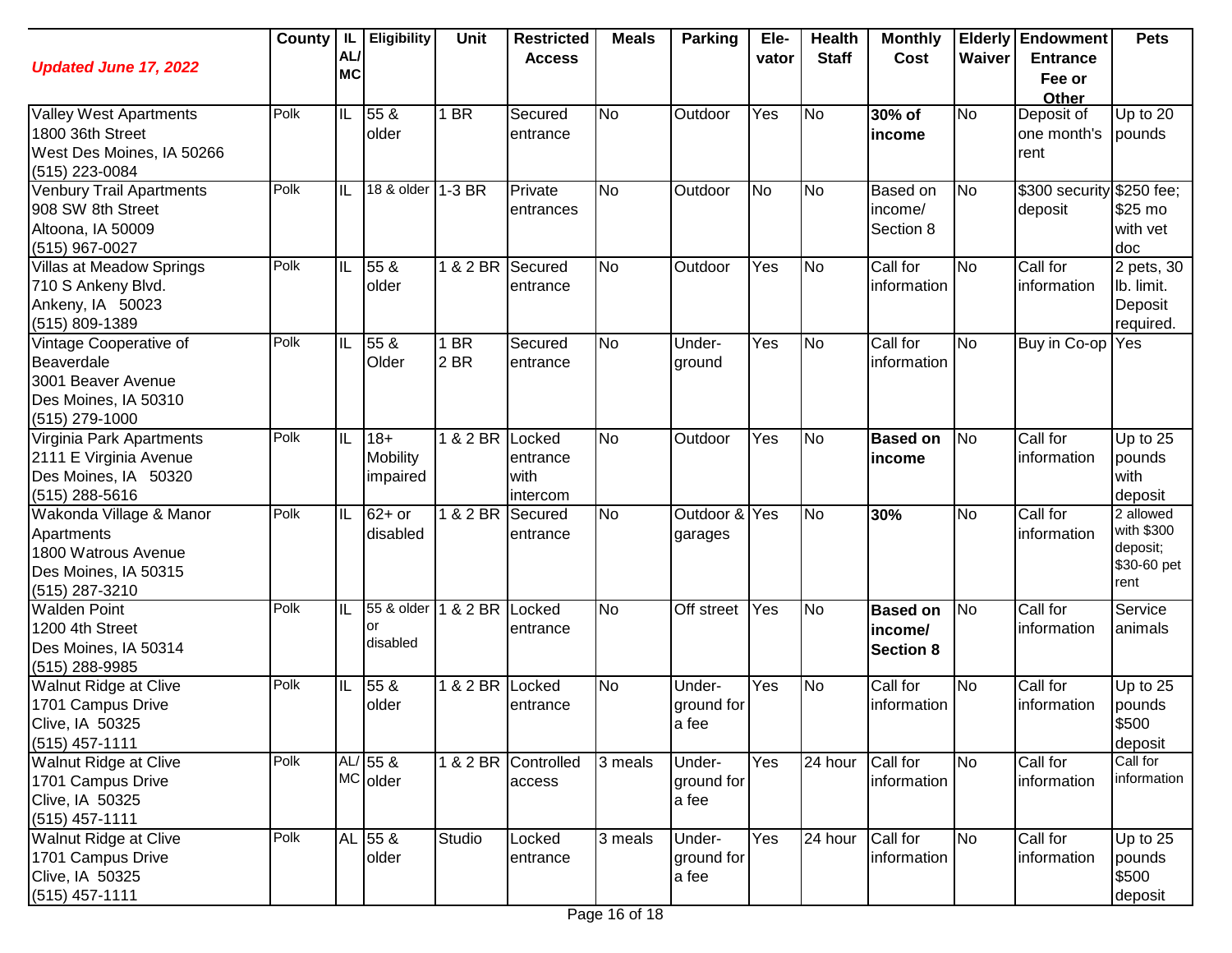| <b>Updated June 17, 2022</b>                                                                                             | County | IL.<br>AL/<br><b>MC</b> | <b>Eligibility</b>                 | Unit                               | <b>Restricted</b><br><b>Access</b>         | <b>Meals</b>                              | <b>Parking</b>                                    | Ele-<br>vator | <b>Health</b><br><b>Staff</b>           | <b>Monthly</b><br>Cost  | Waiver    | <b>Elderly Endowment</b><br><b>Entrance</b><br>Fee or<br>Other | <b>Pets</b>                                        |
|--------------------------------------------------------------------------------------------------------------------------|--------|-------------------------|------------------------------------|------------------------------------|--------------------------------------------|-------------------------------------------|---------------------------------------------------|---------------|-----------------------------------------|-------------------------|-----------|----------------------------------------------------------------|----------------------------------------------------|
| WesleyLife - Brio<br>6901 Peckham St.<br>Johnston, IA 50131<br>515-253-2500                                              | Polk   | IL                      | 55 &<br>older                      | 1 BR<br>2 <sub>BR</sub>            | Locked<br>8pm to 7am for                   | Available<br>purchase                     | Under-<br>ground                                  | Yes           | <b>No</b>                               | Call for<br>information | No        | Call for<br>information                                        | Up to 50<br>pounds<br>with fee                     |
| WesleyLife - Brio<br>6901 Peckham St.<br>Johnston, IA 50131<br>515-253-2500                                              | Polk   |                         | AL 55 &<br>older                   | Studio<br>1 BR<br>2 BR             | Locked<br>8pm to 7am                       | 3 meals                                   | Off street                                        | Yes           | Clinical<br><b>Staff</b>                | Call for<br>information | No        | Call for<br>information                                        | Up to 50<br>pounds<br>with fee                     |
| WesleyLife - Brio<br>6901 Peckham St.<br>Johnston, IA 50131<br>515-253-2500                                              | Polk   |                         | $AL/55$ &<br><b>MC</b> older       | Hosp<br>Room in<br>skilled<br>care | Locked<br>entrance                         | 3 meals                                   | Visitor                                           | Yes           | 24 hr                                   | Call for<br>information | <b>No</b> | Call for<br>information                                        | <b>No</b>                                          |
| WesleyLife - Edgewater<br>9225 Cascade Avenue<br>West Des Moines, IA 50266<br>(515) 978-2400                             | Polk   | IL                      | 55 &<br>older                      | 1,2,3 BR<br>Villas                 | 24 hour<br>security<br>locked<br>entrance  | Available                                 | Under-<br>ground                                  | Yes           | Available                               | Call for<br>information | <b>No</b> | \$240,000+                                                     | Yes with<br>deposit                                |
| WesleyLife - Edgewater,<br><b>Beacon Springs</b><br>9250 Edgeline Drive<br>West Des Moines, IA 50266<br>(515) 978-2400   | Polk   | <b>MC</b>               | AL/ Diagnosis<br>of memory<br>loss | 1 & 2 BR                           | 24 hour<br>security,<br>locked<br>entrance | 3 meals                                   | Outdoor                                           | Yes           | 24 hour                                 | Call for<br>information | <b>No</b> | \$2500 fee                                                     | Yes with<br>deposit;<br>must be<br>able to<br>care |
| WesleyLife - Edgewater,<br><b>Brookside</b><br>9250 Edgeline Dr.<br>West Des Moines, IA 50266<br>(515) 978-2400          | Polk   | AL                      | 55 <sub>8</sub><br>older           | 1 & 2 BR 24 hour                   | security<br>locked<br>entrance             | Yes                                       | Outdoor                                           | Yes           | 24 hour                                 | Call for<br>information | No        | \$2500 fee                                                     | Yes with<br>deposit;<br>must be<br>able to<br>care |
| WesleyLife - Wesley Acres<br>3520 Grand Avenue<br>Des Moines, IA 50312<br>(515) 271-6500                                 | Polk   | AL                      | $55\ \&$<br>older                  | Studio,                            | Locked<br>1 & 2 BR entrance<br>after hours | 3 meals                                   | Outdoor,<br>Garages,<br>Carports<br>and<br>Indoor | Yes           | 24 hour                                 | Call for<br>information | No        | None                                                           | Up to 40<br>pounds<br>\$200<br>deposit             |
| WesleyLife - Wesley Acres<br>John's Harbor Memory Support<br>3520 Grand Avenue<br>Des Moines, IA 50312<br>(515) 271-6605 | Polk   | AL/                     | 55 &<br>MC older                   | Private<br>Semi-<br>Private        | Locked<br>entrance<br>after hours          | 3 meals                                   | Outdoor,<br>Garages,<br>Carports<br>and<br>Indoor | Yes           | 24 hour                                 | Call for<br>information | No        | None                                                           | Up to 40<br>pounds<br>\$200<br>deposit             |
| <b>WesleyLife - Wesley Acres</b><br>3520 Grand Avenue<br>Des Moines, IA 50312<br>(515) 271-6500                          | Polk   | IL                      | 55 &<br>older                      | 1 & 2 BR Locked                    | entrance<br>after hours                    | \$150<br>credit<br>toward<br>meals/mo and | Outdoor,<br>Garages,<br>Carports<br>Indoor        | Yes           | Yes-call<br>light<br>system<br>in place | Call for<br>information | <b>No</b> | Yes-call for<br>information                                    | Up to 40<br>pounds<br>\$200<br>deposit             |